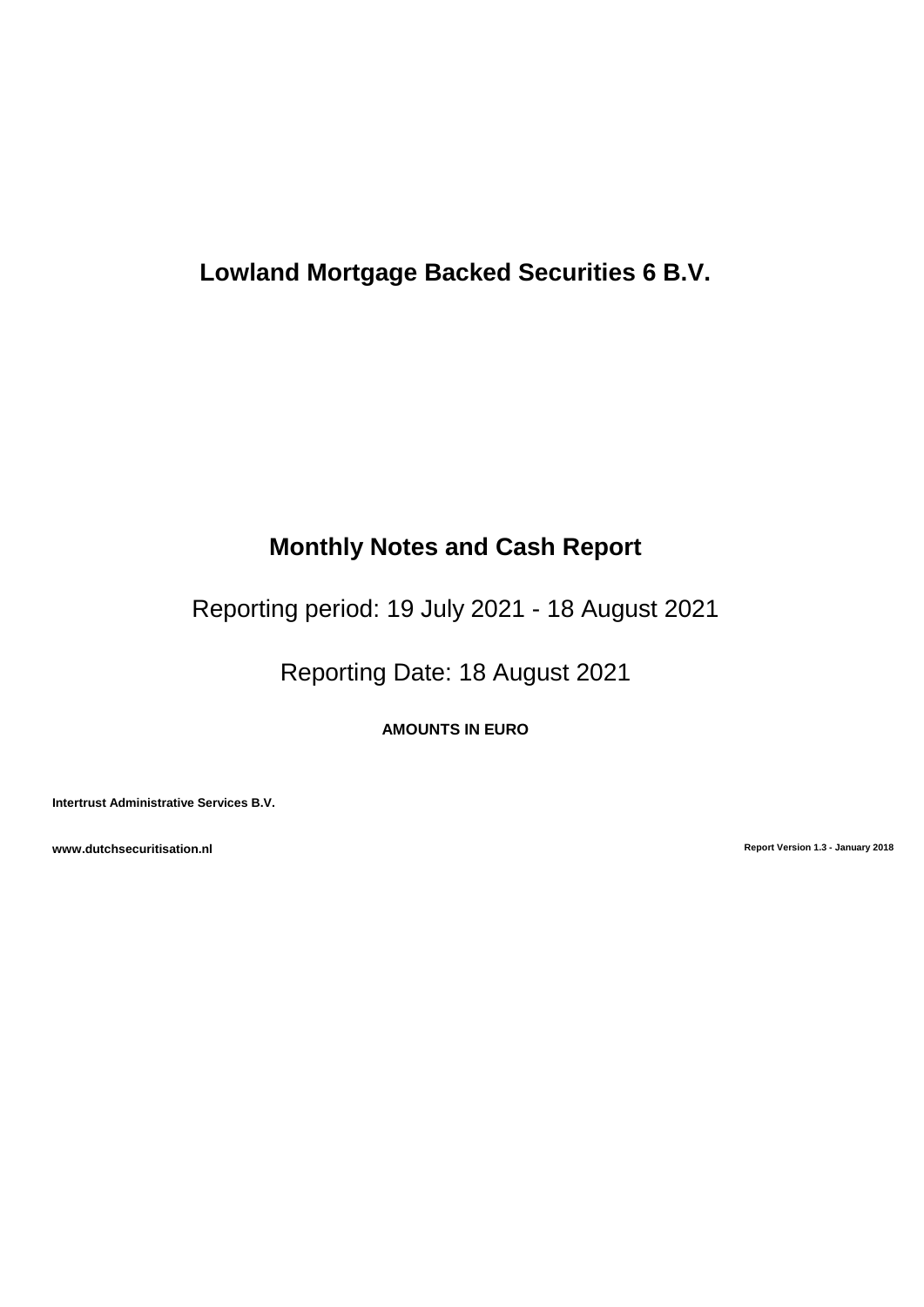# **Table of Contents**

|                                                   | Page |
|---------------------------------------------------|------|
| <b>Key Dates</b>                                  | 3    |
| <b>Bond Report</b>                                | 4    |
| Revenue Priority of Payments                      | 6    |
| <b>Redemption Priority of Payments</b>            |      |
| <b>Issuer Accounts</b>                            | 9    |
| Additional Information                            | 10   |
| <b>Triggers and Portfolio Limits</b>              | 12   |
| <b>Counterparty Credit Ratings &amp; Triggers</b> | 13   |
| Glossary                                          | 14   |
| Contact Information                               | 17   |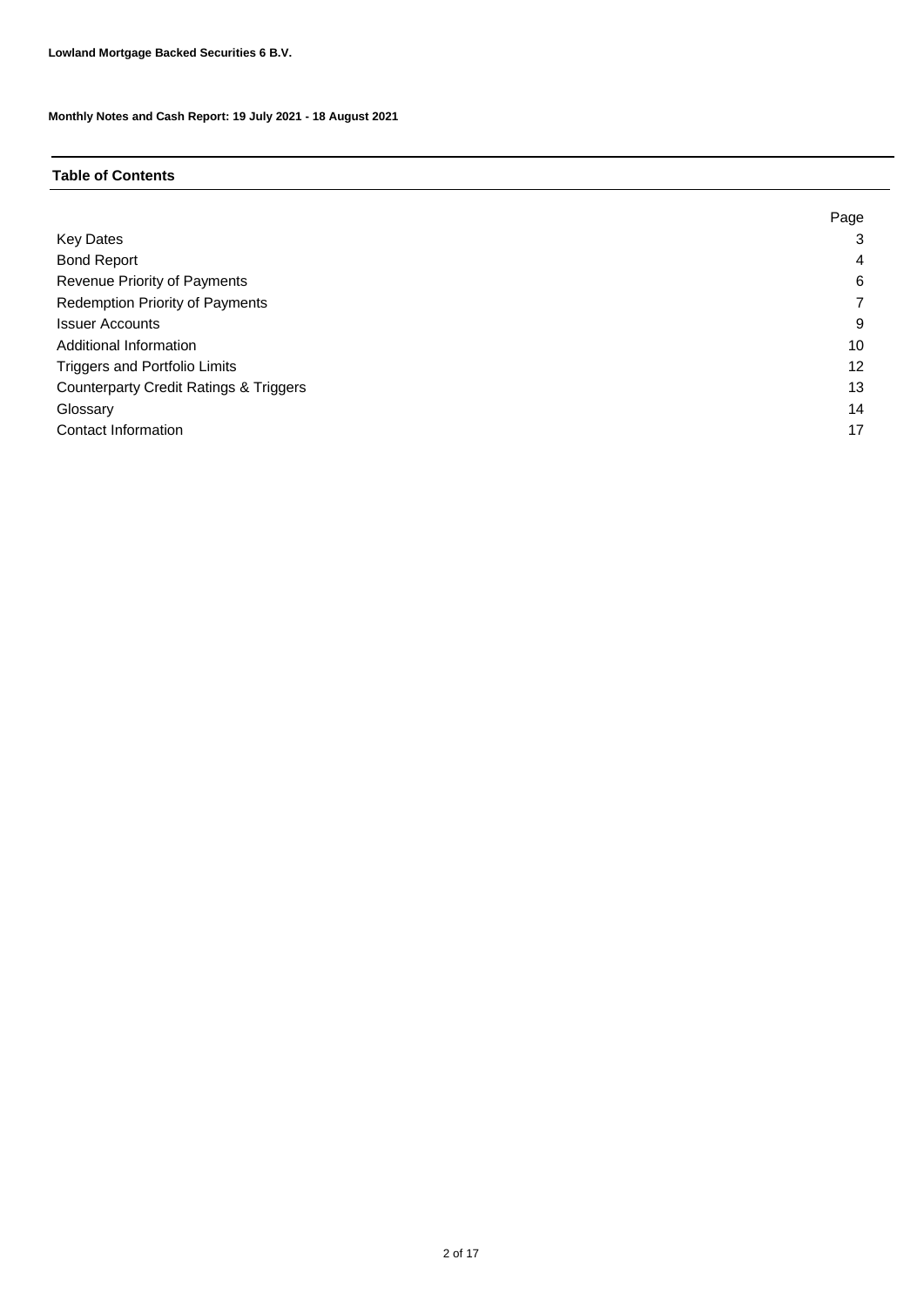# **Key Dates**

| <b>Note Class</b>                            | <b>Class A1</b>            | <b>Class A2</b>            | <b>Class B</b>             | Class C                    | Class D                    | <b>Class E</b>             |
|----------------------------------------------|----------------------------|----------------------------|----------------------------|----------------------------|----------------------------|----------------------------|
| <b>Key Dates</b>                             |                            |                            |                            |                            |                            |                            |
|                                              |                            |                            |                            |                            |                            |                            |
| <b>Closing Date</b>                          | 22 Oct 2018                | 22 Oct 2018                | 22 Oct 2018                | 22 Oct 2018                | 22 Oct 2018                | 22 Oct 2018                |
| First Optional Redemption Date               | 18 Oct 2023                | 18 Oct 2023                | 18 Oct 2023                | 18 Oct 2023                | 18 Oct 2023                | 18 Oct 2023                |
| Step Up Date                                 | N/A                        | N/A                        | N/A                        | N/A                        | N/A                        | N/A                        |
| Original Weighted Average Life<br>(expected) | N/A                        | N/A                        | N/A                        | N/A                        | N/A                        | N/A                        |
| <b>Final Maturity Date</b>                   | 18 Oct 2055                | 18 Oct 2055                | 18 Oct 2055                | 18 Oct 2055                | 18 Oct 2055                | 18 Oct 2055                |
| Portfolio Date                               | 31 Jul 2021                | 31 Jul 2021                | 31 Jul 2021                | 31 Jul 2021                | 31 Jul 2021                | 31 Jul 2021                |
| <b>Determination Date</b>                    | 16 Aug 2021                | 16 Aug 2021                | 16 Aug 2021                | 16 Aug 2021                | 16 Aug 2021                | 16 Aug 2021                |
| Interest Payment Date                        | 18 Aug 2021                | 18 Aug 2021                | N/A                        | N/A                        | N/A                        | N/A                        |
| Principal Payment Date                       | 18 Aug 2021                | 18 Aug 2021                | 18 Aug 2021                | 18 Aug 2021                | 18 Aug 2021                | 18 Aug 2021                |
| <b>Current Reporting Period</b>              | 19 Jul 2021<br>18 Aug 2021 | 19 Jul 2021<br>18 Aug 2021 | 19 Jul 2021<br>18 Aug 2021 | 19 Jul 2021<br>18 Aug 2021 | 19 Jul 2021<br>18 Aug 2021 | 19 Jul 2021<br>18 Aug 2021 |
| <b>Previous Reporting Period</b>             | 18 Jun 2021<br>19 Jul 2021 | 18 Jun 2021<br>19 Jul 2021 | 18 Jun 2021<br>19 Jul 2021 | 18 Jun 2021<br>19 Jul 2021 | 18 Jun 2021<br>19 Jul 2021 | 18 Jun 2021<br>19 Jul 2021 |
| <b>Accrual Start Date</b>                    | 19 Jul 2021                | 19 Jul 2021                | N/A                        | N/A                        | N/A                        | N/A                        |
| <b>Accrual End Date</b>                      | 18 Aug 2021                | 18 Aug 2021                | N/A                        | N/A                        | N/A                        | N/A                        |
| Accrual Period (in days)                     | 30                         | 30                         | N/A                        | N/A                        | N/A                        | N/A                        |
| Fixing Date Reference Rate                   | 15 Jul 2021                | N/A                        | N/A                        | N/A                        | N/A                        | N/A                        |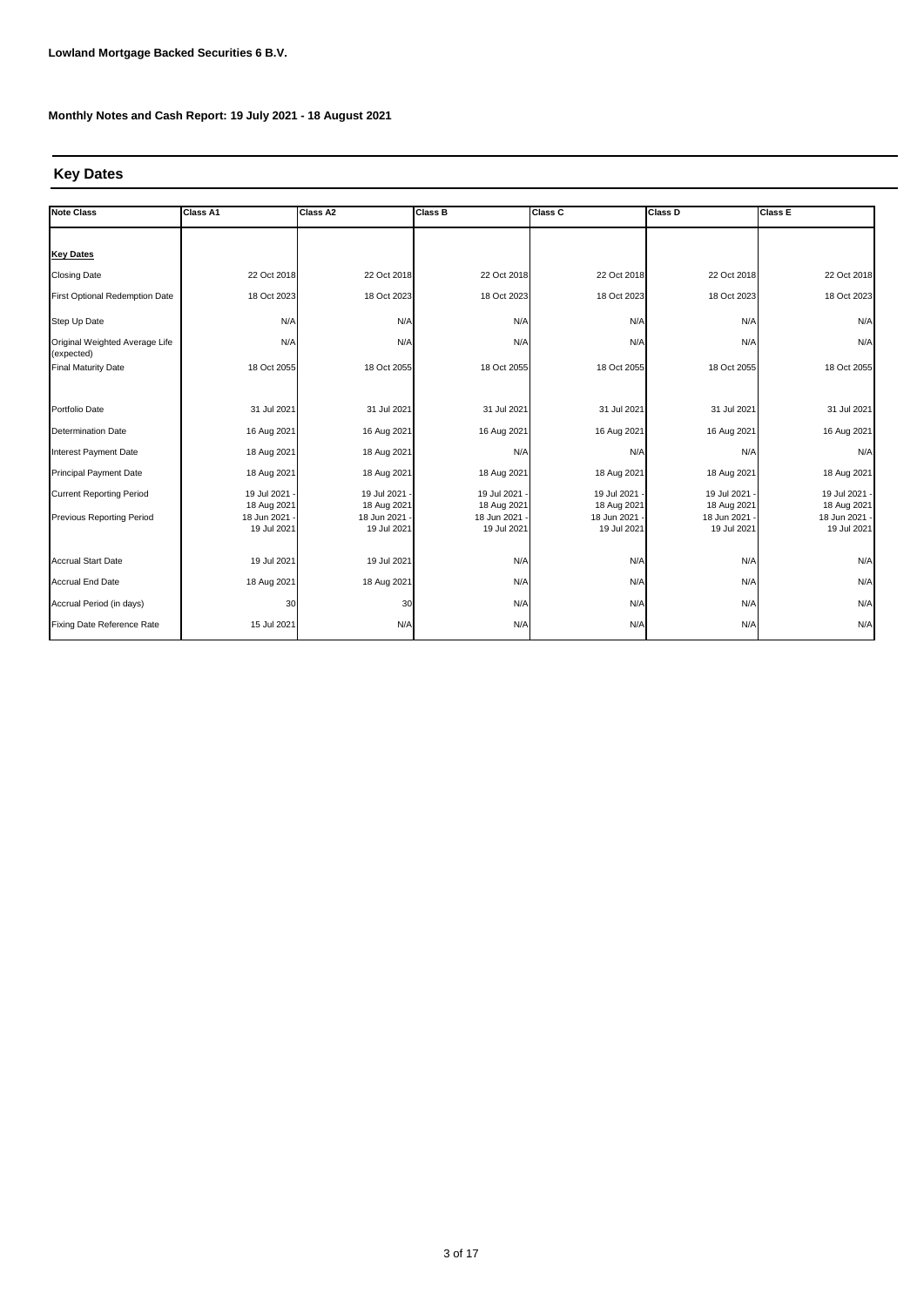## **Bond Report**

| <b>Note Class</b>                                                                 | Class A1                                     | Class A2                                    | <b>Class B</b>                               | Class C                                     | Class D                                      | <b>Class E</b>                               |
|-----------------------------------------------------------------------------------|----------------------------------------------|---------------------------------------------|----------------------------------------------|---------------------------------------------|----------------------------------------------|----------------------------------------------|
|                                                                                   |                                              |                                             |                                              |                                             |                                              |                                              |
| <b>General information</b>                                                        |                                              |                                             |                                              |                                             |                                              |                                              |
| Issuer                                                                            | Lowland Mortgage Backed<br>Securities 6 B.V. | Lowland Mortgage Backed<br>Securities 6 B.V | Lowland Mortgage Backed<br>Securities 6 B.V. | Lowland Mortgage Backed<br>Securities 6 B.V | Lowland Mortgage Backed<br>Securities 6 B.V. | Lowland Mortgage Backed<br>Securities 6 B.V. |
| Legal Entity Identifier (LEI)                                                     | 724500QX447Z5BL66C79                         | 724500QX447Z5BL66C79                        | 724500QX447Z5BL66C79                         | 724500QX447Z5BL66C79                        | 724500QX447Z5BL66C79                         | 724500QX447Z5BL66C79                         |
| <b>ISIN Code</b>                                                                  | XS1895557848                                 | XS1895558143                                | XS1895559034                                 | XS1895559620                                | XS1895559893                                 | XS1895560040                                 |
| Common code                                                                       | 189555784                                    | 189555814                                   | 189555903                                    | 189555962                                   | 189555989                                    | 189556004                                    |
| Security code                                                                     |                                              |                                             |                                              |                                             |                                              |                                              |
| Stock Exchange Listing(s)                                                         | Euronext Exchange                            | Euronext Exchange                           | Euronext Exchange                            | Euronext Exchange                           | Euronext Exchange                            | Euronext Exchange                            |
| Currency                                                                          | <b>EUR</b>                                   | <b>EUR</b>                                  | <b>EUR</b>                                   | <b>EUR</b>                                  | <b>EUR</b>                                   | <b>EUR</b>                                   |
| Applicable exchange rate                                                          | Not Applicable                               | Not Applicable                              | Not Applicable                               | Not Applicable                              | Not Applicable                               | Not Applicable                               |
| Number of Notes                                                                   | 499                                          | 22751                                       | 625                                          | 450                                         | 400                                          | 275                                          |
| Bond structure                                                                    | Soft Bullet                                  | Soft Bullet                                 | Soft Bullet                                  | Soft Bullet                                 | Soft Bullet                                  | Soft Bullet                                  |
| Mortgage backed (yes / no)                                                        | Yes                                          | Yes                                         | Yes                                          | Yes                                         | Yes                                          | Yes                                          |
| Original Credit Rating(s)<br>(S&P/Moody's/Fitch/DBRS)                             | - / Aaa (sf) / AAA (sf) / -                  | -/ Aaa (sf) / AAA (sf) /                    | - / Aa3 (sf) / AAA (sf) / -                  | $-$ / A2 (sf) / AA+ (sf) / -                | - / Baa2 (sf) / A+ (sf) / -                  | $-$ / n.r. (sf) / BB+ (sf) / -               |
| <b>Current Credit Rating(s)</b><br>(S&P/Moody's/Fitch/DBRS)<br>Credit enhancement | - / Aaa (sf) / AAA (sf) / -                  | -/ Aaa (sf) / AAA (sf) / -                  | - / Aa3 (sf) / AAA (sf) / -                  | $-$ / A2 (sf) / AA+ (sf) / -                | - / Baa2 (sf) / A+ (sf) / -                  | $-$ / n.r. (sf) / BB+ (sf) / -               |
| -Through reserve fund                                                             | 0.00                                         | 0.00                                        | 0.00                                         | 0.00                                        | 0.00                                         | 0.00                                         |
| -Through subordination                                                            | 2,450,100,000.00                             | 175,000,000.00                              | 112,500,000.00                               | 67,500,000.00                               | 27,500,000.00                                | 0.00                                         |
| Total                                                                             | 2,450,100,000.00                             | 175,000,000.00                              | 112,500,000.00                               | 67,500,000.00                               | 27,500,000.00                                | 0.00                                         |
| Liquidity support                                                                 |                                              |                                             |                                              |                                             |                                              |                                              |
| -Through cash advance facility                                                    | 34,875,000.00                                | 34,875,000.00                               | N/A                                          | N/A                                         | N/A                                          | N/A                                          |
| -Through reserve fund                                                             | 0.00                                         | 0.00                                        | N/A                                          | N/A                                         | N/A                                          | N/A                                          |
| Total                                                                             | 34,875,000.00                                | 34,875,000.00                               | N/A                                          | N/A                                         | N/A                                          | N/A                                          |
|                                                                                   |                                              |                                             |                                              |                                             |                                              |                                              |

Transaction compliant with ntion

Yes \*

| Percentage retained at Closing<br>Date                             | 100.00% | 100.00% | 100.00% | 100.00% | 100.00% | 100.00% |
|--------------------------------------------------------------------|---------|---------|---------|---------|---------|---------|
| Percentage placed at Closing<br>Date (privately and/or publicly)   | 0.00%   | 0.00%   | 0.00%   | 0.00%   | 0.00%   | 0.00%   |
| Total                                                              | 100.00% | 100.00% | 100.00% | 100.00% | 100.00% | 100.00% |
| Percentage retained at<br><b>Reporting Date</b>                    | 100.00% | 100.00% | 100.00% | 100.00% | 100.00% | 100.00% |
| Percentage placed at Reporting<br>Date (privately and/or publicly) | 0.00%   | 0.00%   | 0.00%   | 0.00%   | 0.00%   | 0.00%   |
| Total                                                              | 100.00% | 100.00% | 100.00% | 100.00% | 100.00% | 100.00% |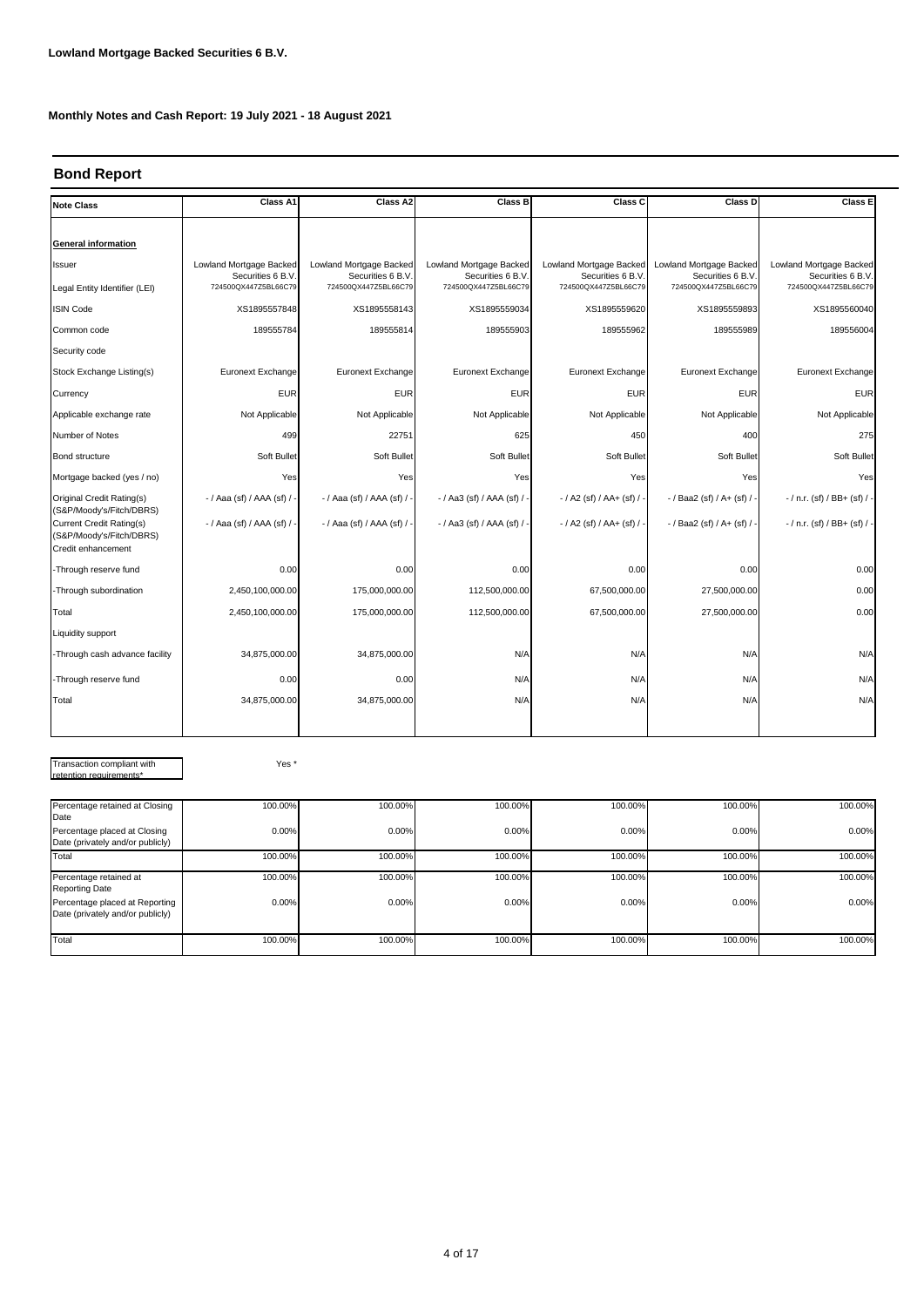# **Bond Report (2)**

| <b>Note Class</b>                                  | Class A1      | Class A2         | <b>Class B</b> | Class C       | Class D       | <b>Class E</b> |
|----------------------------------------------------|---------------|------------------|----------------|---------------|---------------|----------------|
|                                                    |               |                  |                |               |               |                |
| <b>Principal information</b>                       |               |                  |                |               |               |                |
| Original Principal Balance                         | 49,900,000.00 | 2,275,100,000.00 | 62,500,000.00  | 45,000,000.00 | 40,000,000.00 | 27,500,000.00  |
| Principal Balance before<br>Payment                | 49,900,000.00 | 2,275,100,000.00 | 62,500,000.00  | 45,000,000.00 | 40,000,000.00 | 27,500,000.00  |
| <b>Total Principal Payments</b>                    | 0.00          | 0.00             | 0.00           | 0.00          | 0.00          | 0.00           |
| Principal Balance after Payment                    | 49,900,000.00 | 2,275,100,000.00 | 62,500,000.00  | 45,000,000.00 | 40,000,000.00 | 27,500,000.00  |
| Principal Balance per Note<br>before Payment       | 100,000.00    | 100,000.00       | 100,000.00     | 100,000.00    | 100,000.00    | 100,000.00     |
| Previous Factor                                    | 1.00000       | 1.00000          | 1.00000        | 1.00000       | 1.00000       | 1.00000        |
| Principal Payments per Note                        | 0.00          | 0.00             | 0.00           | 0.00          | 0.00          | 0.00           |
| Balance after Payment per Note                     | 100,000.00    | 100,000.00       | 100,000.00     | 100,000.00    | 100,000.00    | 100,000.00     |
| <b>Current Factor</b>                              | 1.00000       | 1.00000          | 1.00000        | 1.00000       | 1.00000       | 1.00000        |
|                                                    |               |                  |                |               |               |                |
| <b>Principal Deficiency Ledger</b>                 |               |                  |                |               |               |                |
| PDL Balance Previous Interest                      | 0.00          | 0.00             | 0.00           | 0.00          | 0.00          | 0.00           |
| <b>Pavment Date</b><br>Additions to PDL in current | 0.00          | 0.00             | 0.00           | 0.00          | 0.00          | 0.00           |
| reporting period<br>Releases from PDL in current   | 0.00          | 0.00             | 0.00           | 0.00          | 0.00          | 0.00           |
| reportina period<br>PDL Balance Current Interest   | 0.00          | 0.00             | 0.00           | 0.00          | 0.00          | 0.00           |
| <b>Payment Date</b><br>Cumulative Additions to PDL | 0.00          | 0.00             | 0.00           | 0.00          | 0.00          | 285,840.13     |
| Cumulative Releases from PDL                       | 0.00          | 0.00             | 0.00           | 0.00          | 0.00          | 285,840.13     |
|                                                    |               |                  |                |               |               |                |
| <b>Interest information</b>                        |               |                  |                |               |               |                |
| <b>Accrual Start Date</b>                          | 19 Jul 21     | 19 Jul 21        | N/A            | N/A           | N/A           | N/A            |
| <b>Accrual End Date</b>                            | 18 Aug 21     | 18 Aug 21        | N/A            | N/A           | N/A           | N/A            |
| Accrual Period (in days)                           | 30            | 30               | N/A            | N/A           | N/A           | N/A            |
| Fixing Date Reference Rate                         | 15 Jul 21     | N/A              | N/A            | N/A           | N/A           | N/A            |
| Reference Rate                                     | Euribor_1M    | N/A              | N/A            | N/A           | N/A           | N/A            |
| Coupon Reference Rate (in %)                       | $-0.557$      | N/A              | N/A            | N/A           | N/A           | N/A            |
| Margin (in bps)                                    | 50.00         | N/A              | N/A            | N/A           | N/A           | N/A            |
| Step Up Margin (in bps)                            | N/A           | N/A              | N/A            | N/A           | N/A           | N/A            |
| Current Coupon (in bps)                            | 0.000         | 100.000          | N/A            | N/A           | N/A           | N/A            |
| Day Count Convention                               | act/360       | fixed 30/360     | N/A            | N/A           | N/A           | N/A            |
| <b>Total Interest Payments</b>                     | 0.00          | 1,895,840.83     | N/A            | N/A           | N/A           | N/A            |
| Interest Payments Per Note                         | 0.00          | 83.33            | N/A            | N/A           | N/A           | N/A            |
| Scheduled Interest Payment                         | 0.00          | 1,895,840.83     | N/A            | N/A           | N/A           | N/A            |
| <b>Current Interest Shortfall</b>                  | 0.00          | 0.00             | N/A            | N/A           | N/A           | N/A            |
| <b>Cumulative Interest Shortfall</b>               | 0.00          | 0.00             | N/A            | N/A           | N/A           | N/A            |
|                                                    |               |                  |                |               |               |                |
| Total Principal + Interest<br>Payments             | 0.00          | 1,895,840.83     | 0.00           | 0.00          | 0.00          | 0.00           |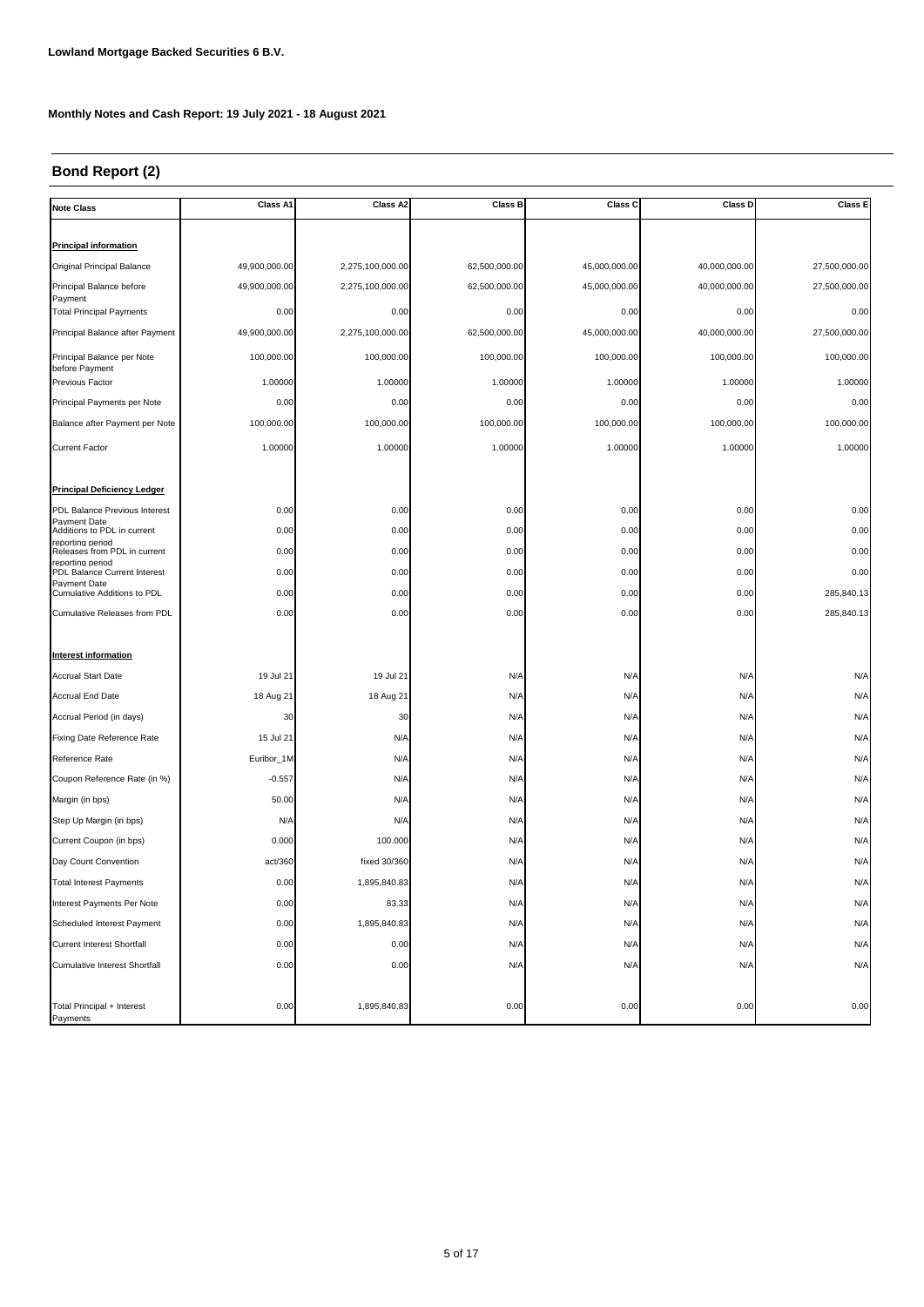# **Revenue Priority of Payments**

|                                                                                                                                                                                                                                                                                                               | Previous Period      | <b>Current Period</b> |
|---------------------------------------------------------------------------------------------------------------------------------------------------------------------------------------------------------------------------------------------------------------------------------------------------------------|----------------------|-----------------------|
| <b>Available Revenue Funds</b>                                                                                                                                                                                                                                                                                |                      |                       |
| (i) as interest on the Mortgage Receivables less, with respect to each Savings Mortgage Receivable;                                                                                                                                                                                                           | 4,712,903.56         | 4,660,891.45          |
| (ii) as interest accrued on the Issuer Collection Account excl. the Financial Cash Collateral Ledger;                                                                                                                                                                                                         | $-15,043.28$         | $-17,148.05$          |
| (iii) as prepayment penalties under the Mortgage Receivables;                                                                                                                                                                                                                                                 | 271,863.48           | 778,365.48            |
| (iv) as Net Foreclosure Proceeds on any Mortgage Receivables to the extent such proceeds do not relate to                                                                                                                                                                                                     | 0.00                 | 0.00                  |
| principal;<br>(v) amounts to be drawn from the Issuer Collection Account and/or the Custody Cash Account equal to any Set-Off                                                                                                                                                                                 | 0.00                 | 0.00                  |
| Amount and Commingling Amount and/or the proceeds of Securities;<br>(vi) as amounts received in connection with a repurchase of Mortgage Receivables;                                                                                                                                                         | 27,340.58            | 118,417.26            |
| (vii) as amounts received in connection with a sale of Mortgage Receivables;                                                                                                                                                                                                                                  | 0.00                 | 0.00                  |
| (viii) as amounts received as post-foreclosure proceeds on the Mortgage Receivables;                                                                                                                                                                                                                          | 0.00                 | 0.00                  |
| (ix) as amounts to be drawn under the Cash Advance Facility (other than Cash Advance Facility Stand-by Drawings);                                                                                                                                                                                             | 0.00                 | 0.00                  |
| (x) as amounts deducted from the Available Principal Funds on such Notes Payment Date as Interest Shortfall;                                                                                                                                                                                                  | 0.00                 | 0.00                  |
| (xi) as amounts to be drawn from the Issuer Collection Account with a corresponding debit to the Interest                                                                                                                                                                                                     | 0.00                 | 0.00                  |
| Reconciliation Ledger; and<br>(xii) any amounts standing to the credit of the Issuer Collection Account and the Custody Cash Account, after all<br>payment obligations of the Issuer under the Transaction Documents, other than towards payment of any Deferred                                              | 0.00                 | 0.00                  |
| Purchase Price, have been satisfied in full;<br>Less; (xiii) on the first Payment Date of each calendar year a minimum of 2,500,-;<br>-/-                                                                                                                                                                     | 0.00                 | 0.00                  |
| Less: (xiv) any amount to be credited to the Interest Reconciliation Ledger on the immediately succeeding Payment<br>-/-<br>Date.                                                                                                                                                                             | 0.00                 | 0.00                  |
| <b>Total Available Revenue Funds</b>                                                                                                                                                                                                                                                                          | 4,997,064.34         | 5,540,526.14          |
| <b>Revenue Priority of Payments</b>                                                                                                                                                                                                                                                                           |                      |                       |
| (a) first, in or towards satisfaction, fees or other remuneration due and payable to the Directors and Security Trustee;                                                                                                                                                                                      | 453.75               | 0.00                  |
| (b) second, in or towards satisfaction of an administration fee and all costs and expenses due and payable to the<br>Pool Servicers and the Issuer Administrator;                                                                                                                                             | 304,435.26           | 283,198.11            |
| (c) third, in or towards satisfaction of, any amounts due and payable to (i) third parties, the Credit Rating Agencies,                                                                                                                                                                                       | 20,570.00            | 1,815.00              |
| any legal advisor, auditor and accountant, (ii) the Paying and the Reference Agent;<br>(iii) the CAF Commitment Fee and (iv) to the Issuer Account Bank;                                                                                                                                                      | 4,272.89             | 4,070.56              |
| (d) fourth, in or towards satisfaction of (i) any amounts due to the Cash Advance Facility Provider other than the<br>Cash Advance Facility Commitment Fee and (ii) a Cash Advance Facility Stand-by Drawing;<br>(e) fifth, in or towards satisfaction, all amounts of interest due but unpaid in respect of: | 0.00                 | 0.00                  |
| - the Senior Class A1 Notes and                                                                                                                                                                                                                                                                               | 0.00                 | 0.00                  |
| - the Senior Class A2 Notes;                                                                                                                                                                                                                                                                                  | 1,895,840.83         | 1,895,840.83          |
| (f) sixth, in or towards satisfaction of sums to be credited to the Class A Principal Deficiency Leger;                                                                                                                                                                                                       | 0.00                 | 0.00                  |
| (q) seventh, in or towards satisfaction of sums to be credited to the Class B Principal Deficiency Ledger:                                                                                                                                                                                                    | 0.00                 | 0.00                  |
| (h) eighth, in or towards satisfaction of sums to be credited to the Class C Principal Deficiency Ledger;                                                                                                                                                                                                     | 0.00                 | 0.00                  |
| (i) ninth, in or towards satisfaction of sums to be credited to the Class D Principal Deficiency Ledger;                                                                                                                                                                                                      | 0.00                 | 0.00                  |
|                                                                                                                                                                                                                                                                                                               |                      | 0.00                  |
| (j) tenth, in or towards satisfaction of sums to be credited to the Class E Principal Deficiency Ledger;                                                                                                                                                                                                      | 0.00                 |                       |
| (k) eleventh, in or towards satisfaction of gross-up amounts or additional amounts due, if any, to the Cash Advance<br>Facility Provider; and<br>(I) twelfth, in or towards satisfaction of a Deferred Purchase Price Instalment to the Sellers.                                                              | 0.00<br>2,771,491.61 | 0.00<br>3,355,601.64  |
| <b>Total Revenue Priority of Payments</b>                                                                                                                                                                                                                                                                     | 4,997,064.34         | 5,540,526.14          |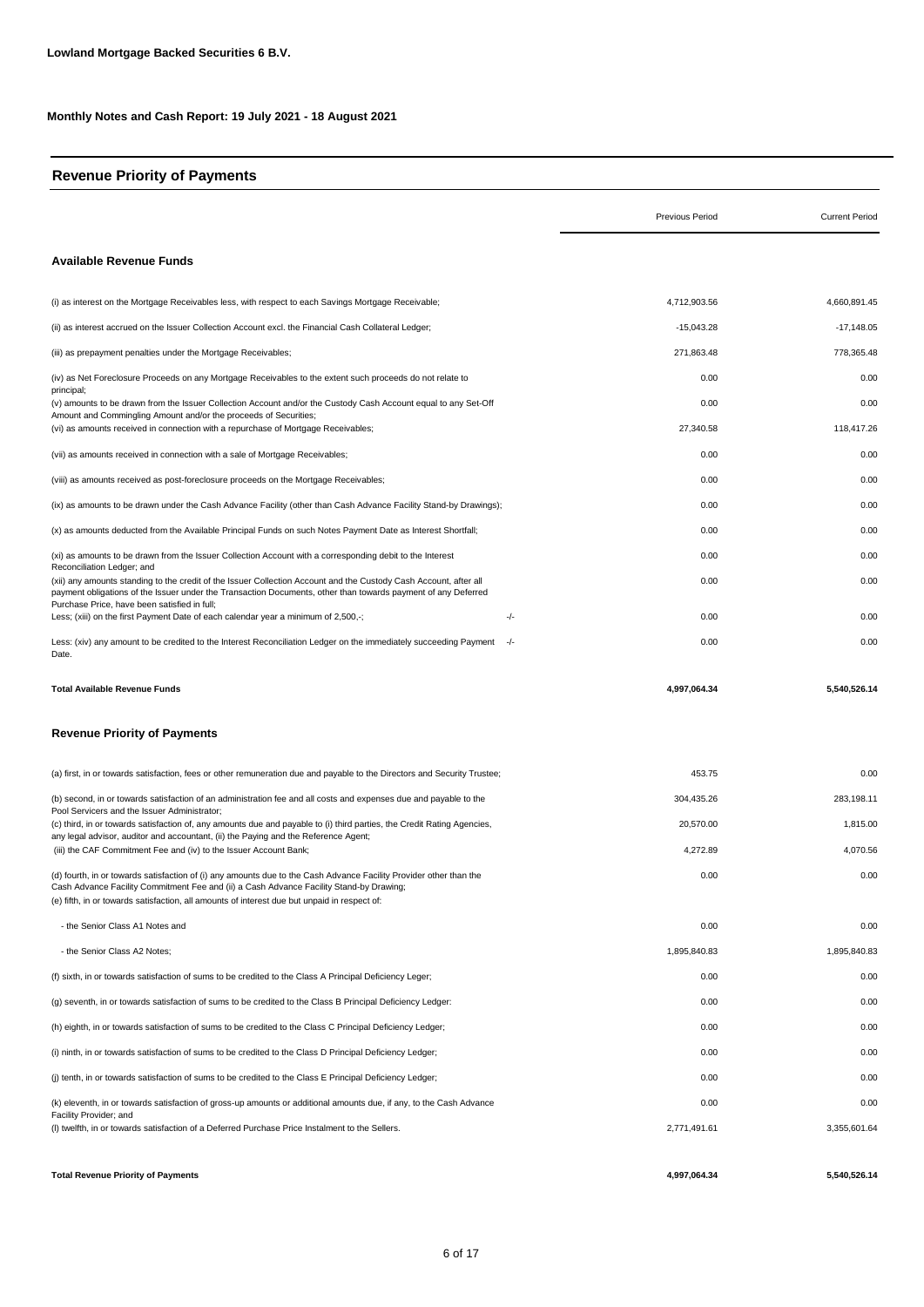#### **Redemption Priority of Payments**

|                                                                                                                                                                              |       | Previous Period | <b>Current Period</b> |
|------------------------------------------------------------------------------------------------------------------------------------------------------------------------------|-------|-----------------|-----------------------|
| <b>Floating Rate Available Principal Funds</b>                                                                                                                               |       |                 |                       |
| (i) as repayment and prepayment of principal under the Floating Rate Mortgage Receivables;                                                                                   |       | 859,942.52      | 728,598.26            |
| (ii) as partial repayment and prepayment of principal under the Floating Rate Mortgage Receivables;                                                                          |       | 15,226.28       | 14,717.62             |
| (iii) as Net Foreclosure Proceeds on any Floating Rate Mortgage Receivable to the extent such proceeds relate to<br>principal;                                               |       | 0.00            | 0.00                  |
| (iv) as amounts received in connection with a repurchase of Floating Rate Mortgage Receivables;                                                                              |       | 0.00            | 0.00                  |
| (v) as amounts received in connection with a sale of Floating Rate Mortgage Receivables;                                                                                     |       | 0.00            | 0.00                  |
| (vi) as the Floating Rate Fraction of the amounts to be credited to the Principal Deficiency Ledger;                                                                         |       | 0.00            | 0.00                  |
| (vii) as Participation Increase and as amounts to be received as Initial Participation;                                                                                      |       | 2,316.44        | 2,402.29              |
| (viii) as amounts received from the Construction Deposit Account by means of set-off with the Floating Rate                                                                  |       | 0.00            | 0.00                  |
| Mortgage Receivables;<br>(ix) as an amount equal to the part of the Reserved Amount equal to the balance standing to the credit of the<br>Floating Rate Purchase Ledger; and |       | 44.16           | 12.05                 |
| (x) as the Floating Rate Fraction of any amount to be drawn from the Principal Reconciliation Ledger.                                                                        |       | 0.00            | 0.00                  |
| Less: (xi) the Floating Rate Fraction of any Interest Shortfall;                                                                                                             | -/-   | 0.00            | 0.00                  |
| Less: (xii) the Floating Rate Fraction of any amount to be credited to the Principal Reconciliation Ledger;                                                                  | $-/-$ | 0.00            | 0.00                  |
| Less: (xiii) the Initial Purchase Price of any Floating Rate Further Advance Receivables and                                                                                 | $-/-$ | 39,564.55       | 1,040,771.44          |
| Less: (xiv) such part of the Reserved Amount to be credited to the Floating Rate Purchase Ledger on the<br>immediately succeeding Notes Payment Date.                        | -/-   | 837,964.85      | $-295,041.22$         |
| <b>Total Floating Rate Available Principal Funds</b>                                                                                                                         |       | 0.00            | 0.00                  |
| <b>Fixed Rate Available Principal Funds</b>                                                                                                                                  |       |                 |                       |
| (i) as repayment and prepayment of principal under the Fixed Rate Mortgage Receivables;                                                                                      |       | 30,636,093.04   | 67,973,656.66         |
| (ii) as partial repayment and prepayment of principal under the Fixed Rate Mortgage Receivables;                                                                             |       | 4,041,218.20    | 4,023,188.22          |
| (iii) as Net Foreclosure Proceeds on any Fixed Rate Mortgage Receivable to the extent such proceeds relate to<br>principal;                                                  |       | 0.00            | 0.00                  |
| (iv) as amounts received in connection with a repurchase of Fixed Rate Mortgage Receivables;                                                                                 |       | 1,289,795.81    | 13,459,305.37         |
| (v) as amounts received in connection with a sale of Fixed Rate Mortgage Receivables;                                                                                        |       | 0.00            | 0.00                  |
| (vi) as the Fixed Rate Fraction of amounts to be credited to the Principal Deficiency Ledger;                                                                                |       | 0.00            | 0.00                  |
| (vii) as Participation Increase and as amounts to be received as Initial Participation                                                                                       |       | 431,589.47      | 435,387.81            |

-/- -/- -/- -/- (ix) as an amount equal to the part of the Reserved Amount equal to the balance standing to the credit of the Fixed Rate Purchase Ledger; and 2,013.24 549.22 out the Fixed Rate Fraction of any amount to be drawn from the Principal Reconciliation Ledger. (x) as the Fixed Rate Fraction of any amount to be drawn from the Principal Reconciliation Ledger. (3) 0.00 0.00 0.00 0.00 0.0 (viii) as amounts received from the Construction Deposit Account by means of set-off with the Fixed Rate Mortgage Receivables; 0.00 0.00 Less: (xiii) the Initial Purchase Price of any Fixed Rate Further Advance Receivables. 37,238,113.34 85,238,113.34 85,597,042.12 Less: (xiv) such part of the Reserved Amount to be credited to the Fixed Rate Purchase Ledger on the immediately succeeding Notes Payment Date. -837,403.58 295,045.16 Less: (xi) the Fixed Rate Fraction of any Interest Shortfall; 0.00 0.00 Less: (xii) the Fixed Rate Fraction of any amount to be credited to the Principal Reconciliation Ledger. <br>
0.00 0.00 0.00 0.00 **Total Fixed Rate Available Principal Funds 0.00 0.00**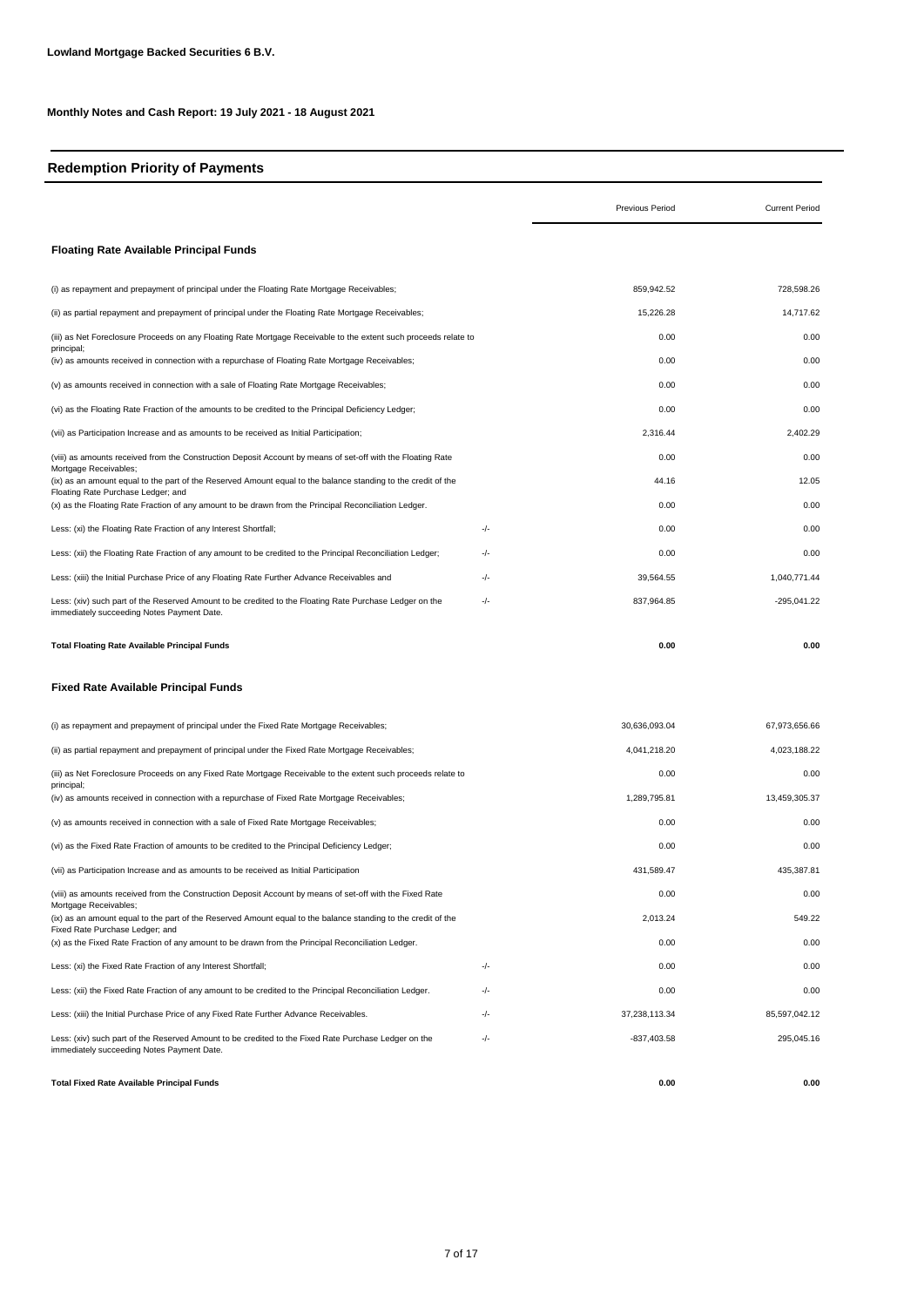#### **Redemption Priority of Payments**

| <b>Total Redemption Priority of Payments</b>                                                                                               | 0.00 | 0.00 |
|--------------------------------------------------------------------------------------------------------------------------------------------|------|------|
|                                                                                                                                            |      |      |
| (e) fifth, in or towards satisfaction of principal amounts due under the Subordinated Class E Notes.                                       | 0.00 | 0.00 |
| (d) fourth, in or towards satisfaction of principal amounts due under the Junior Class D Notes;                                            | 0.00 | 0.00 |
| (c) third, in or towards satisfaction of principal amounts due under the Mezzanine Class C Notes;                                          | 0.00 | 0.00 |
| (b) second, in or towards satisfaction of principal amounts due under the Mezzanine Class B Notes;                                         | 0.00 | 0.00 |
| thereafter, in or towards satisfaction of principal amounts due under the Senior Class A1 Notes;                                           | 0.00 | 0.00 |
| (a) first, (ii) the Fixed Rate Redemption Available Amount will be applied for principal amounts due under the<br>Senior Class A2 Notes:   | 0.00 | 0.00 |
| thereafter, in or towards satisfaction of principal amounts due under the Senior Class A2 Notes;                                           | 0.00 | 0.00 |
| (a) first, (i) the Floating Rate Redemption Available Amount will be applied for principal amounts due under the<br>Senior Class A1 Notes; | 0.00 | 0.00 |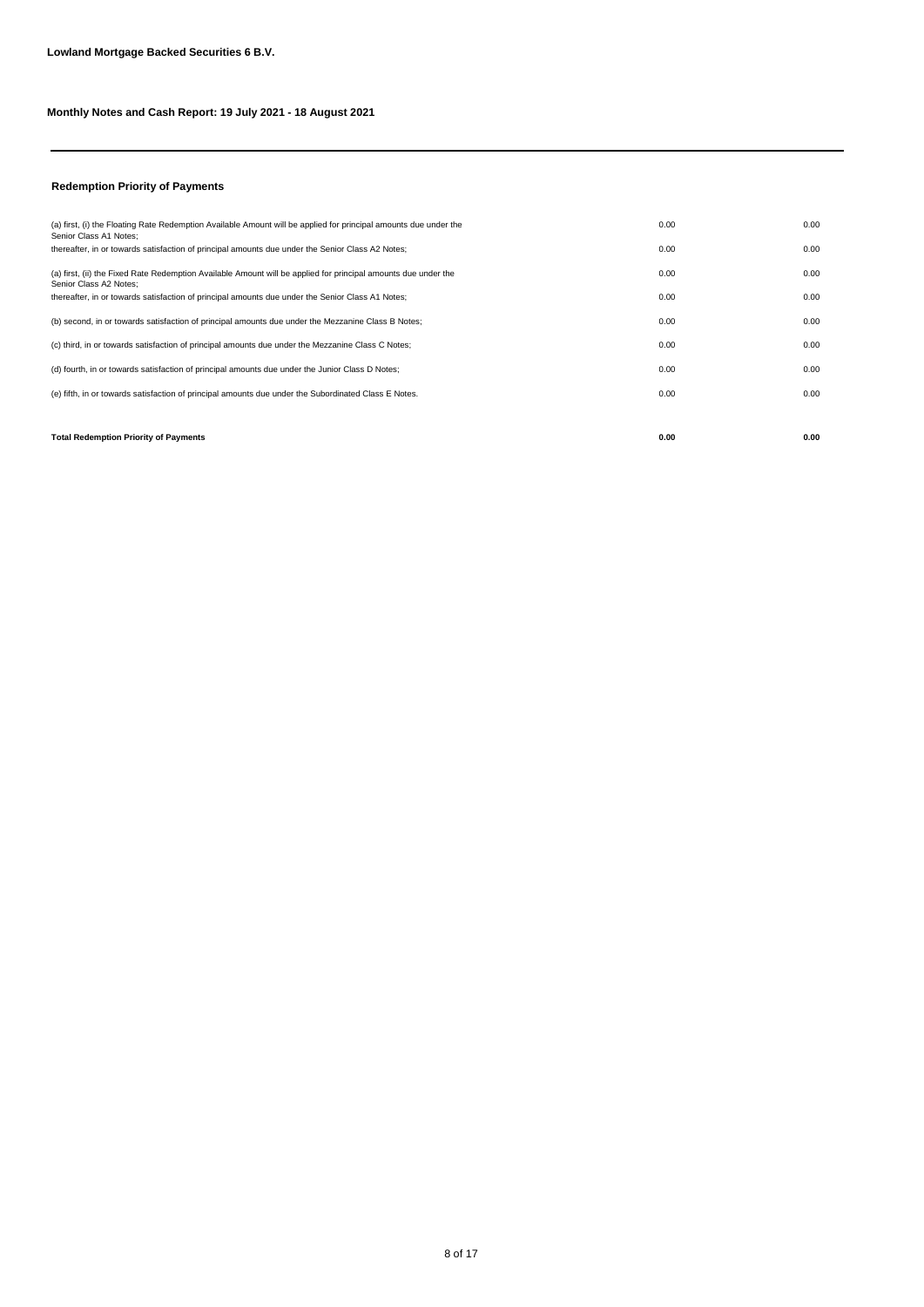#### **Issuer Accounts**

|                                                                                                                      | <b>Current Period</b> |
|----------------------------------------------------------------------------------------------------------------------|-----------------------|
| <b>Floating Rate GIC Account</b><br>Issuer Transaction Account balance at the beginning of the Reporting Period      | 7,598.53              |
| Issuer Transaction Account balance at the end of the Reporting Period                                                | 7,133.79              |
| <b>Construction Deposit Account</b><br>Construction Deposit Account balance at the beginning of the Reporting Period | 27,303,680.00         |
| Additions to the Construction Deposit Account                                                                        | 0.00                  |
| Paid from Construction Deposit Account                                                                               | $-7,379,945.18$       |
| Construction Deposit Account balance at the end of the Reporting Period                                              | 19,923,734.82         |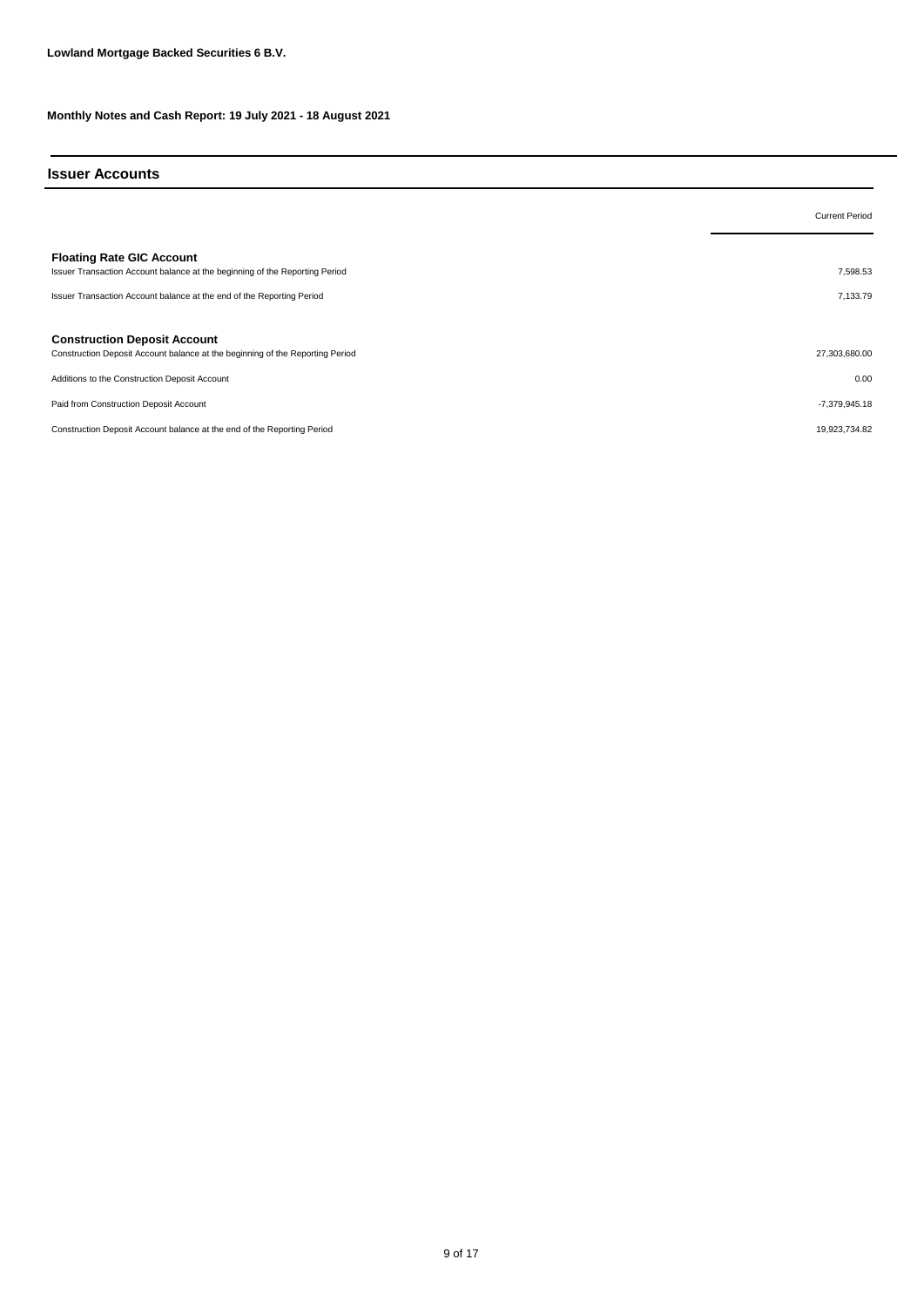| <b>Additional Information</b>                                                                    |                       |
|--------------------------------------------------------------------------------------------------|-----------------------|
|                                                                                                  | <b>Current Period</b> |
|                                                                                                  |                       |
| <b>Cash Advance Facility</b>                                                                     |                       |
| Cash Advance Facility Stand-by Drawing Amount Amount deposited in the Collection Account:        | 0.00                  |
| Cash Advance Facility Maximum Amount current Reporting Period                                    | 34,875,000.00         |
| Cash Advance Facility Maximum Amount next Reporting Period (at the most)                         | 34,875,000.00         |
| Interest due on Cash Advance Facility Drawings                                                   | 0.00                  |
| Interest paid on Cash Advance Facility Drawings                                                  | 0.00                  |
| Cash Advance Facility Drawn Amount at the beginning of the Reporting Period                      | 0.00                  |
| Cash Advance Facility Repayment current Reporting Period                                         | 0.00                  |
| Cash Advance Facility Drawing current Reporting Period                                           | 0.00                  |
| Cash Advance Facility Drawn Amount at the end of the Reporting Period                            | 0.00                  |
| <b>Reserve Fund</b><br>Not applicable                                                            |                       |
|                                                                                                  |                       |
| Set-Off Financial Cash Collateral Ledger                                                         |                       |
| The Potential Set-Off Required Amount                                                            | 0.00                  |
| The Posted Set-Off Financial Cash Collateral Value, start period                                 | 0.00                  |
| Current drawing from the Set-Off Financial Cash Collateral Ledger                                | 0.00                  |
| The Set-off Delivery Amount                                                                      | 0.00                  |
| The Set-off Return Amount                                                                        | 0.00                  |
| Received Interest on Set-Off Financial Cash Collateral Ledger                                    | 0.00                  |
| Paid Interest on Set-Off Financial Cash Collateral Ledger                                        | 0.00                  |
| The Posted Set-Off Financial Cash Collateral Value, end period                                   | 0.00                  |
| <b>Commingling Financial Cash Collateral Ledger</b><br>The Potential Commingling Required Amount | 0.00                  |
| The Posted Commingling Financial Cash Collateral Value, start period                             | 0.00                  |
| Current drawing from the Commingling Financial Cash Collateral Ledger                            | 0.00                  |
| Commingling Delivery Amount                                                                      | 0.00                  |
| Commingling Return Amount                                                                        | 0.00                  |
| Received Interest on Commingling Financial Cash Collateral Ledger                                | 0.00                  |
| Paid Interest on Commingling Financial Cash Collateral Ledger                                    | 0.00                  |
| The Posted Commingling Financial Cash Collateral Value, end period                               | 0.00                  |
| <b>REPO Available Amount</b>                                                                     |                       |
| REPO Available Amount, start period                                                              | 0.00                  |
| Decrease of REPO Available Amount                                                                | 0.00                  |
| Increase of REPO Available Amount                                                                | 0.00                  |
| REPO Available Amount, end period                                                                | 0.00                  |
| Underlying collateral in form of Equivalent Securities                                           |                       |
| Nominal amount of government bonds, start period                                                 | 0.00                  |
| Nominal amount of government bonds, end period                                                   | 0.00                  |
| <b>Interest Reconciliation Ledger</b><br>Balance Interest Reconciliation Ledger, start period    | 0.00                  |
| Drawings to the Interest Reconciliation Ledger                                                   | 0.00                  |
| Credits to the Interest Reconciliation Ledger                                                    | 0.00                  |
| Balance Interest Reconciliation Ledger, end period                                               | 0.00                  |
| <b>Principal Reconciliation Ledger</b>                                                           |                       |
| Balance Principal Reconciliation Ledger, start period                                            | 0.00                  |
| Drawings to the Principal Reconciliation Ledger                                                  | 0.00                  |
| Credits to the Principal Reconciliation Ledger                                                   | 0.00                  |
| Balance Principal Reconciliation Ledger, end period                                              | 0.00                  |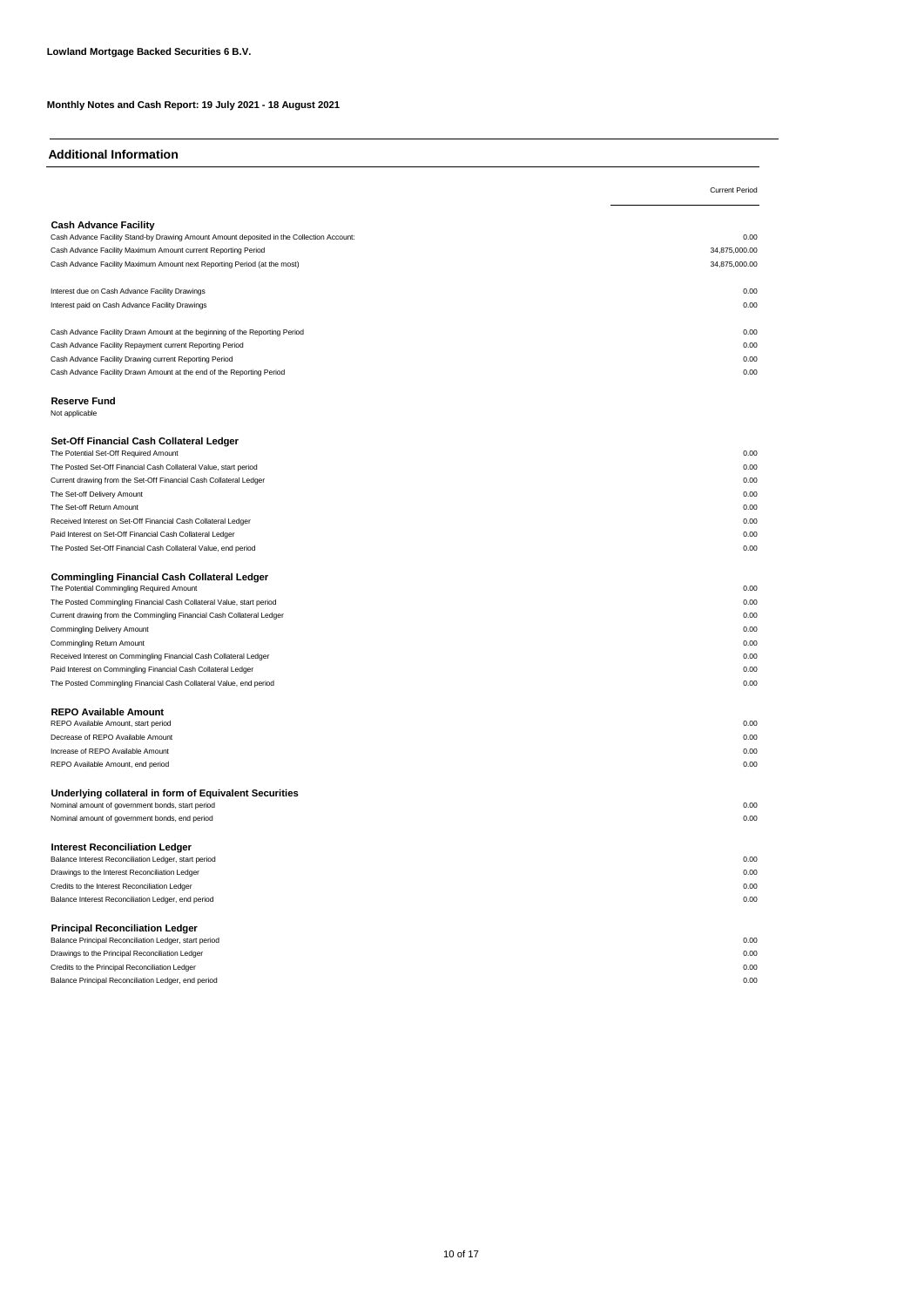**Excess Spread Margin** Not applicable

**Swap** Not applicable

#### Total Balance of Deposits Related to Borrowers in the Mortgage Loan Portfolio: 57,201,775.29 Weighted Average Balance of Deposits Related to Borrowers in the Mortgage Loan Portfolio: 4,469.73 **Set off** Balance of Fixed Rate Mortgages at the end of the period 2,513,354,982.49 Balance of Floating Rate Mortgages at the end of the period 39,409,798.33 **Reconciliation Assets** Notes Classes A-E start of the period<br>Total Redemptions Notes -2,500,000,000.00<br>Total Redemptions Notes -0.00 Total Redemptions Notes 0.000<br>The Reserved Amount 2.94 Balance of Savings related to Fixed Rate Mortgages at the end of the period -52,471,369.54 Balance of Savings related to Floating Rate Mortgages at the end of the period -293,415.22 The Reserved Amount - Difference 0.000 0.000 0.000 0.000 0.000 0.000 0.000 0.000 0.000 0.000 0.000 0.000 0.000 0.000 0.000 0.000 0.000 0.000 0.000 0.000 0.000 0.000 0.000 0.000 0.000 0.000 0.000 0.000 0.000 0.000 0.000 0.000 0.000 0.000 0.000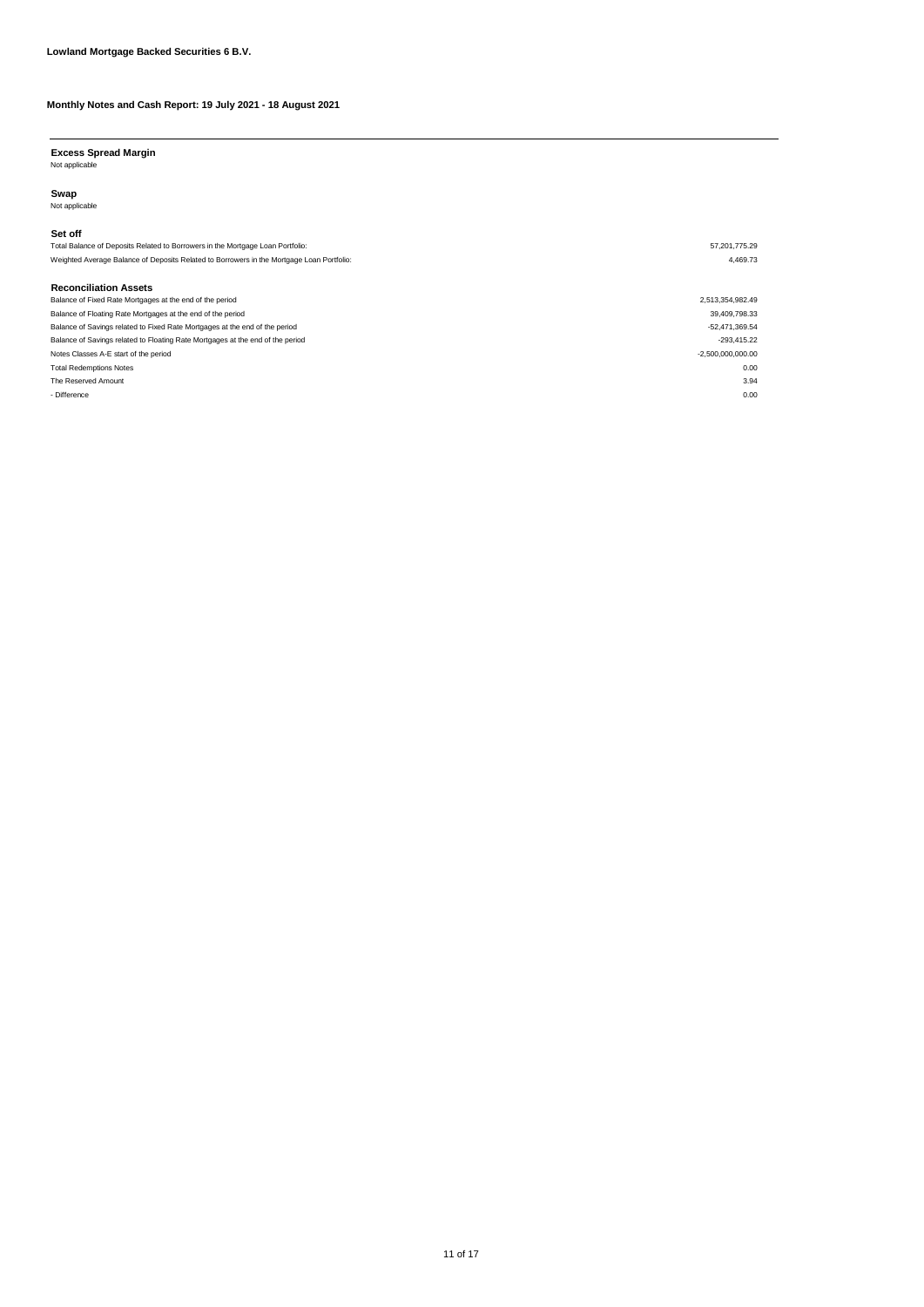## **Triggers and Portfolio Limits**

| <b>Triggers</b>                                                                                                                                                                                                                                                                                                                                                                                                                                   | Criteria                   | Realised as per       | Ok/Breach | Consequence if breached                                                                         |
|---------------------------------------------------------------------------------------------------------------------------------------------------------------------------------------------------------------------------------------------------------------------------------------------------------------------------------------------------------------------------------------------------------------------------------------------------|----------------------------|-----------------------|-----------|-------------------------------------------------------------------------------------------------|
|                                                                                                                                                                                                                                                                                                                                                                                                                                                   |                            | 18/08/2021*           |           |                                                                                                 |
| (a) the Seller will represent and warrant to the Issuer and the Security Trustee the matters set out in (i) Clause<br>8 of the Mortgage Receivables Purchase Agreement, other than those set out in Clause 8 items (hh) and (jj),<br>with respect to the Further Advance Receivables and/or New Mortgage Receivables sold on such date and (ii)<br>Clause 9 of the Mortgage Receivables Purchase Agreement;                                       | <b>TRUE</b>                | True OK               |           | Purchase of Further Advances or<br>Substitutions not allowed                                    |
| (aa) the aggregate Net Outstanding Principal Amount of all Interest-Only Mortgage Receivables divided by the<br>aggregate Net Outstanding Principal Amount of all Mortgage Receivables does not exceed 31 per cent;                                                                                                                                                                                                                               | TRUE                       | 30.68 % OK            |           | Purchase of Further Advances or<br>Substitutions not allowed                                    |
| (b) no Assignment Notification Event has occurred and is continuing on such Notes Payment Date;                                                                                                                                                                                                                                                                                                                                                   | TRUE                       | True OK               |           | Purchase of Further Advances or<br>Substitutions not allowed                                    |
| (bb) (x) the aggregate Realised Losses in respect of all previous Mortgage Calculation Periods divided by (y) the TRUE<br>aggregate Net Outstanding Principal Amount of the Mortgage Receivables on the Closing Date, does not<br>exceed 0,40 per cent;                                                                                                                                                                                           |                            | 0.01% OK              |           | Purchase of Further Advances or<br>Substitutions not allowed                                    |
| (c) there has been no failure by the Seller to repurchase any Mortgage Receivable which it is required to<br>repurchase pursuant to the Mortgage Receivables Purchase Agreement;                                                                                                                                                                                                                                                                  | <b>TRUE</b>                | True OK               |           | Purchase of Further Advances or<br>Substitutions not allowed                                    |
| (cc) the Further Advance Receivables and the New Mortgage Receivables do not result from Employee<br>Mortgage Loans:                                                                                                                                                                                                                                                                                                                              | TRUE                       | True OK               |           | Purchase of Further Advances or<br>Substitutions not allowed                                    |
| (d) the Purchase Available Amount is sufficient to pay the Initial Purchase Price for the relevant New Mortgage<br>Receivables and the relevant Further Advance Receivables:                                                                                                                                                                                                                                                                      | <b>TRUE</b><br><b>TRUE</b> | $-3.94$ OK<br>True OK |           | Purchase of Further Advances or<br>Substitutions not allowed<br>Purchase of Further Advances or |
| (dd)) a Further Advance Receivable and a New Mortgage Receivable has either a fixed rate of interest or a<br>floating rate of interest, without any interest optionality's or alternatives, such as the Interest Dampner (Rente<br>Demper), Stable Interest (Stabiel Rente), Ceiling Interest (Plafond Rente), the Ideal Interest (Ideaal Rente),<br>Middle Interest (Middelrente), varirust, average interest rate and other caps and/or floors; |                            |                       |           | Substitutions not allowed                                                                       |
| (e) (x) the aggregate Net Outstanding Principal Amount of all Defaulted Mortgage Loans divided by (y) the<br>aggregate Net Outstanding Principal Amount of all Mortgage Loans, each as calculated on the immediately<br>preceding Notes Calculation Date, does not exceed 1,50 per cent.;                                                                                                                                                         | <b>TRUE</b>                | 0.09% OK              |           | Purchase of Further Advances or<br>Substitutions not allowed                                    |
| (ee) the aggregate Net Outstanding Principal Amount of all Investment Mortgage Loans divided by the<br>aggregate Net Outstanding Principal Amount of all Mortgage Receivables does not exceed 3.2 per cent;                                                                                                                                                                                                                                       | TRUE                       | 2.58 % OK             |           | Purchase of Further Advances or<br>Substitutions not allowed                                    |
| (f) the weighted average number of months elapsed since origination of all Mortgage Loans shall not fall below<br>30 months;                                                                                                                                                                                                                                                                                                                      | <b>TRUE</b>                | 68.03 OK              |           | Purchase of Further Advances or<br>Substitutions not allowed                                    |
| (g) ) the New Mortgage Receivables and/or the Further Advance Receivables have pursuant to the relevant<br>Mortgage Conditions to be fully repaid ultimately by October 2053;                                                                                                                                                                                                                                                                     | <b>TRUE</b>                | 7/1/2051 OK           |           | Purchase of Further Advances or<br>Substitutions not allowed                                    |
| (h1) the Receivables Floating Rate Fraction will not be less than 0 per cent. and the Receivables Fixed Rate<br>Fraction will not exceed 100 per cent;                                                                                                                                                                                                                                                                                            | TRUE                       | 1.56% / 98.44% OK     |           | Purchase of Further Advances or<br>Substitutions not allowed                                    |
| (h2) the Receivables Floating Rate Fraction will not exceed 10 per cent. and the Receivables Fixed Rate<br>Fraction will not be less than 90 per cent;                                                                                                                                                                                                                                                                                            | <b>TRUE</b>                | 1.56% / 98.44% OK     |           | Purchase of Further Advances or<br>Substitutions not allowed                                    |
| (i) the aggregate Net Outstanding Principal Amount of all Mortgage Receivables with a Net Outstanding<br>Principal Amount equal to or higher than EUR 500,000 divided by the aggregate Net Outstanding Principal<br>Amount of all Mortgage Receivables does not exceed 5 per cent;                                                                                                                                                                | TRUE                       | 4.88 % OK             |           | Purchase of Further Advances or<br>Substitutions not allowed                                    |
| (j) the weighted average Original Loan to Original Foreclosure Value Ratio of all Mortgage Receivables does not<br>exceed 109 per cent;                                                                                                                                                                                                                                                                                                           | <b>TRUE</b>                | 102.14 % OK           |           | Purchase of Further Advances or<br>Substitutions not allowed                                    |
| (k) the weighted average Current Loan to Original Market Value Ratio of all Mortgage Receivables does not<br>exceed 92 per cent;                                                                                                                                                                                                                                                                                                                  | <b>TRUE</b>                | 81.23 % OK            |           | Purchase of Further Advances or<br>Substitutions not allowed                                    |
| (I) the aggregate Net Outstanding Principal Amount of the Mortgage Receivables with an Original Loan to<br>Original Foreclosure Value Ratio higher than 120 per cent. does not exceed 13 per cent. of the aggregate Net<br>Outstanding Principal Amount of all Mortgage Receivables;                                                                                                                                                              | TRUE                       | 8.24 % OK             |           | Purchase of Further Advances or<br>Substitutions not allowed                                    |
| (m) the aggregate Net Outstanding Principal Amount of the Mortgage Receivables with an Original Loan to<br>Original Foreclosure Value Ratio higher than 110 per cent. does not exceed 65 per cent. of the aggregate Net<br>Outstanding Principal Amount of all Mortgage Receivables;                                                                                                                                                              | TRUE                       | 44.95 % OK            |           | Purchase of Further Advances or<br>Substitutions not allowed                                    |
| (n) the aggregate Net Outstanding Principal Amount of the Mortgage Receivables with an Original Loan to<br>Original Foreclosure Value Ratio higher than 100 per cent. does not exceed 79 per cent. of the aggregate Net<br>Outstanding Principal Amount of all Mortgage Receivables;                                                                                                                                                              | TRUE                       | 60.83 % OK            |           | Purchase of Further Advances or<br>Substitutions not allowed                                    |
| (o) the aggregate Net Outstanding Principal Amount of the Mortgage Receivables with an Original Loan to<br>Original Foreclosure Value Ratio higher than 90 per cent. does not exceed 94 per cent. of the aggregate Net<br>Outstanding Principal Amount of all Mortgage Receivables;                                                                                                                                                               | TRUE                       | 79.06 % OK            |           | Purchase of Further Advances or<br>Substitutions not allowed                                    |
| (p) the weighted average Loan to Income Ratio of the Mortgage Receivables does not exceed 4.1;                                                                                                                                                                                                                                                                                                                                                    | TRUE                       | 4.05 OK               |           | Purchase of Further Advances or<br>Substitutions not allowed                                    |
| (q) the aggregate Net Outstanding Principal Amount of the Mortgage Receivables with a Loan to Income Ratio<br>higher than 6 does not exceed 3.7 per cent. of the aggregate Net Outstanding Principal Amount of all Mortgage<br>Receivables:                                                                                                                                                                                                       | TRUE                       | 3.28 % OK             |           | Purchase of Further Advances or<br>Substitutions not allowed                                    |
| (r) the aggregate Net Outstanding Principal Amount of the Mortgage Receivables with a Loan to Income Ratio<br>higher than 5 does not exceed 11.8 per cent. of the aggregate Net Outstanding Principal Amount of all<br>Mortgage Receivables;                                                                                                                                                                                                      | <b>TRUE</b>                | 9.66 % OK             |           | Purchase of Further Advances or<br>Substitutions not allowed                                    |
| (s) the aggregate Net Outstanding Principal Amount of the Mortgage Receivables with a Loan to Income Ratio<br>higher than 4 does not exceed 59 per cent. of the aggregate Net Outstanding Principal Amount of all Mortgage<br>Receivables:                                                                                                                                                                                                        | <b>TRUE</b>                | 45.68 % OK            |           | Purchase of Further Advances or<br>Substitutions not allowed                                    |
| (t) the aggregate Net Outstanding Principal Amount of the Mortgage Receivables from Borrowers which are<br>employed is at least 95 per cent. of the aggregate Net Outstanding Principal Amount of all Mortgage<br>Receivables:                                                                                                                                                                                                                    | TRUE                       | 95.89 % OK            |           | Purchase of Further Advances or<br>Substitutions not allowed                                    |
| (u) the aggregate Net Outstanding Principal Amount of the Mortgage Receivables due by Borrowers which are TRUE<br>self-employed does not exceed 3 per cent. of the aggregate Net Outstanding Principal Amount of all Mortgage<br>Receivables:                                                                                                                                                                                                     |                            | 2.80 % OK             |           | Purchase of Further Advances or<br>Substitutions not allowed                                    |
| (v) there is no balance on the Principal Deficiency Ledger;                                                                                                                                                                                                                                                                                                                                                                                       | TRUE                       | True OK               |           | Purchase of Further Advances or<br>Substitutions not allowed                                    |
| (w) no part of the Available Principal Funds on such Notes Payment Date is used to make good any Interest<br>Shortfall as item (x) of the Available Revenue Funds;                                                                                                                                                                                                                                                                                | TRUF                       | True OK               |           | Purchase of Further Advances or<br>Substitutions not allowed                                    |
| (x) the aggregate Net Outstanding Principal Amount of the New Mortgage Receivables and the Further Advance TRUE<br>Receivables purchased on such Notes Payment Date and on the eleven immediately preceding Notes Payment                                                                                                                                                                                                                         |                            | 21.48 % OK            |           | Purchase of Further Advances or<br>Substitutions not allowed **                                 |
| Dates divided by the aggregate Net Outstanding Principal Amount of all Mortgage Receivables on the Closing<br>Date does not exceed 20 per cent. The Issuer and the Seller may agree to a higher percentage, subject to the<br>confirmation of Moody's and Fitch that the ratings will not be adversely affected as a result thereof;                                                                                                              |                            |                       |           |                                                                                                 |
| (y) the aggregate Net Outstanding Principal Amount of all NHG Mortgage Receivables divided by the aggregate<br>Net Outstanding Principal Amount of all Mortgage Receivables is equal to or higher than 45 per cent;                                                                                                                                                                                                                               | <b>TRUE</b>                | 45.67 % OK            |           | Purchase of Further Advances or<br>Substitutions not allowed                                    |
| (z) the Aggregate Construction Deposit Amount does not exceed EUR 34,000,000;                                                                                                                                                                                                                                                                                                                                                                     | TRUE                       | 19,923,734.82 OK      |           | Purchase of Further Advances or<br>Substitutions not allowed                                    |
| * Portfolio after Repurchases and Replenishment                                                                                                                                                                                                                                                                                                                                                                                                   |                            |                       |           |                                                                                                 |

\*\* Single occurance of repurchases caused by new data to be substituted.

| <b>Substitution Triggers</b>                                                                                        | Criteria    | Realised as per<br>18/08/2021* | Ok/Breach | <b>Consequence if breached</b>  |
|---------------------------------------------------------------------------------------------------------------------|-------------|--------------------------------|-----------|---------------------------------|
| (d) the Seller resets the Mortgage Interest Rate in respect of a Floating Rate Mortgage Receivable and as a         | <b>TRUE</b> | 1.88 % OK                      |           | Purchase of Further Advances or |
| result thereof the weighted average margin would fall or falls below 0.5 per cent. above Euribor for one month      |             |                                |           | Substitutions not allowed       |
| deposits:                                                                                                           |             |                                |           |                                 |
| (e) (x) the aggregate Net Outstanding Principal Amount of allDefaulted Mortgage Receivables divided by (y) the TRUE |             | 2.24 % OK                      |           | Repurchase                      |
| aggregate NetOutstanding Principal Amount of all Mortgage Receivables, each as calculated on the immediately        |             |                                |           |                                 |
| preceding Notes Calculation Date, does not exceed 1.50 per cent.:                                                   |             |                                |           |                                 |
| * Portfolio after Repurchases and Replenishment                                                                     |             |                                |           |                                 |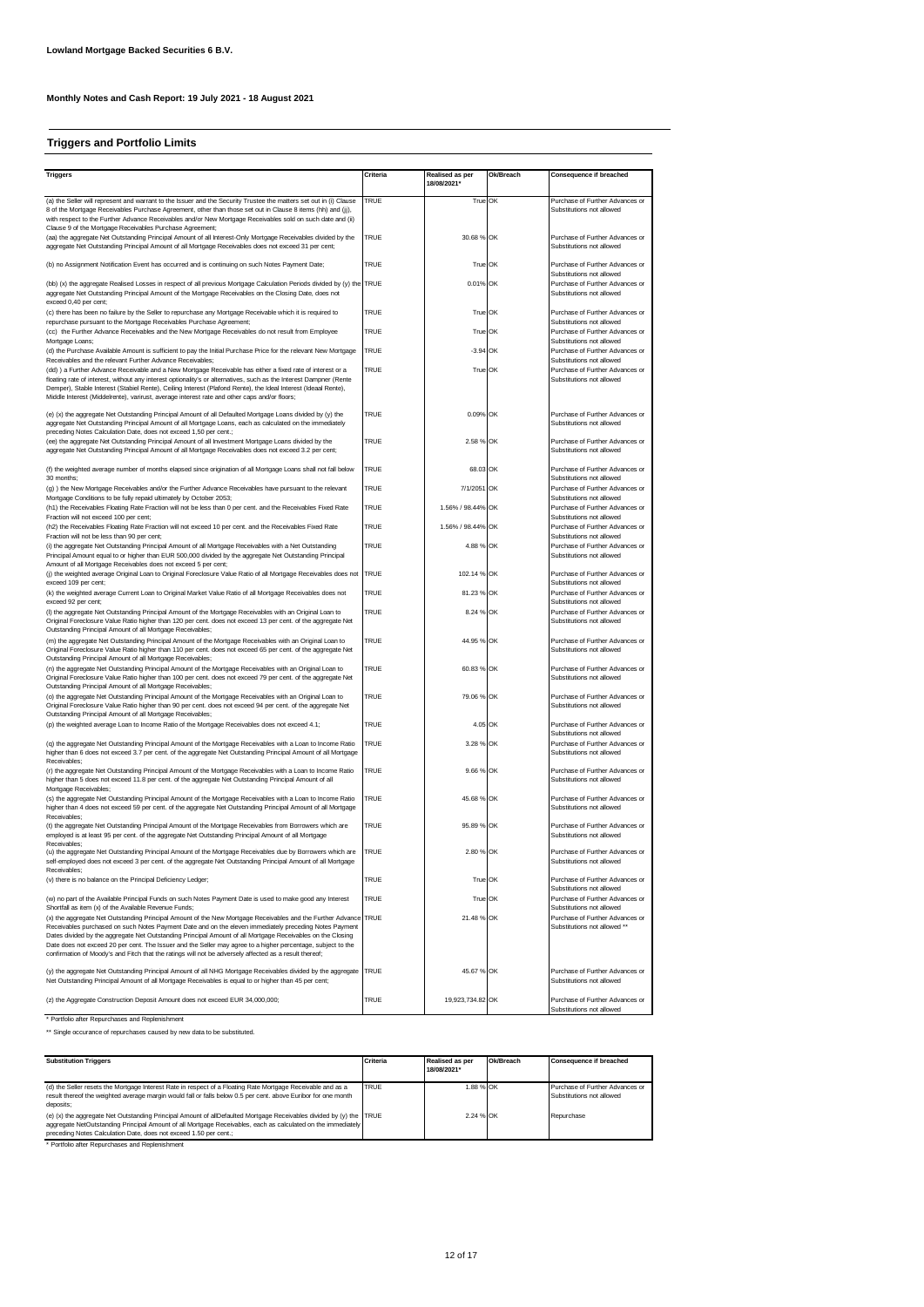# **Counterparty Credit Ratings & Triggers**

# **Counterparty Credit Ratings**

|                                                  |                   |      | S&P (ST/LT)       |                   | Moody's (ST/LT)          |                   | Fitch (ST/LT)        |                   | <b>DBRS (ST/LT)</b> |                       |                                                                                                                               |
|--------------------------------------------------|-------------------|------|-------------------|-------------------|--------------------------|-------------------|----------------------|-------------------|---------------------|-----------------------|-------------------------------------------------------------------------------------------------------------------------------|
| Role                                             | Party             | Rank | Rating<br>Trigger | Current<br>Rating | Rating<br><b>Trigger</b> | Current<br>Rating | Rating<br>Trigger    | Current<br>Rating | Rating<br>Trigger   | <b>Current Rating</b> | <b>Consequence if breached</b>                                                                                                |
| Cash Advance Facility Provider de Volksbank N.V. |                   |      |                   |                   | $P-1/$                   | $P-1/$            | F1/A                 | $F1/A-$           |                     |                       | Replacement by third party; or arrange<br>eligible quarantee; or find another<br>solution to keep current ratings of<br>Notes |
| <b>Commingling Guarantor</b>                     | de Volksbank N.V. |      |                   |                   | /Baa1                    | / A2              | F <sub>2</sub> /BBB  | $F1/A-$           |                     |                       | Post collateral                                                                                                               |
| Custodian                                        | ING Bank N.V.     |      |                   |                   | $P-2$ / Baa2             | $P-1/AA3$         | F <sub>2</sub> / BBB | $F1+ / AA-$       |                     |                       | Replacement by third party; or arrange<br>eligible guarantee; or find another<br>solution to keep current ratings of<br>Notes |
| <b>Issuer Account Bank</b>                       | ING Bank N.V.     |      |                   |                   | $P - 1/$                 | $P-1/$            | F1/A                 | $F1+ / AA-$       |                     |                       | Replacement by third party; or arrange<br>eligible guarantee; or find another<br>solution to keep current ratings of<br>Notes |
| Set-off Risk Facility Provider                   | de Volksbank N.V. |      |                   |                   | / Baa3                   | / A2              | F1/A                 | $F1/A-$           |                     |                       | Post collateral                                                                                                               |

⅂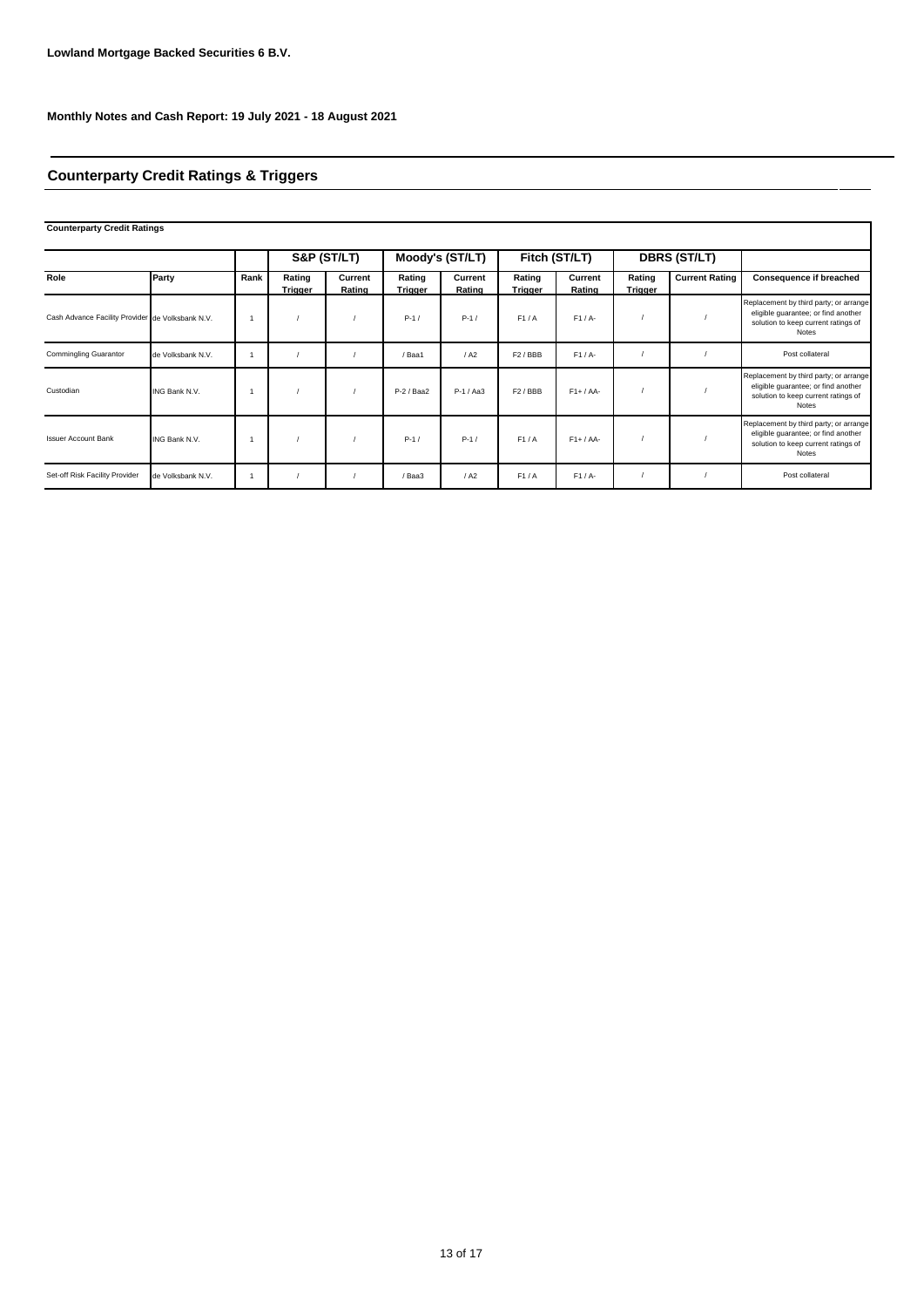# **Glossary**

| Term                                               | <b>Definition / Calculation</b>                                                                                                                                                                                                                                                                                                                                                                                 |  |  |  |
|----------------------------------------------------|-----------------------------------------------------------------------------------------------------------------------------------------------------------------------------------------------------------------------------------------------------------------------------------------------------------------------------------------------------------------------------------------------------------------|--|--|--|
| Arrears                                            | means an amount that is overdue exceeding EUR 11;                                                                                                                                                                                                                                                                                                                                                               |  |  |  |
| Article 405 of the CRR                             | means Article 405 of Regulation (EU) No 575/2013 of the European Parliament and of the Council of 26 June 2013 on                                                                                                                                                                                                                                                                                               |  |  |  |
| Article 51 of the AIFMR                            | prudential requirements for credit institutions and investment firms and amending Regulation (EU) No 648/2012;<br>means Article 51 of the Commission Delegated Regulation No 231/2013 of 19 December 2012 supplementing Directive<br>2011/61/EU of the European Parliament and of the Council with regard to exemptions, general operating conditions,<br>depositaries, leverage, transparency and supervision; |  |  |  |
| Back-Up Servicer                                   | $N/A$ ;                                                                                                                                                                                                                                                                                                                                                                                                         |  |  |  |
| Cash Advance Facility                              | means the cash advance facility as referred to in Clause 3.1 of the Cash Advance Facility Agreement;                                                                                                                                                                                                                                                                                                            |  |  |  |
| Cash Advance Facility Maximum Available Amount     | means an amount equal to the greater of (i) 1.6 per cent. of the Principal Amount Outstanding of the Class A Notes on such<br>date and (ii) 0.6 per cent of the Principal Amount Outstanding of the Class A Notes as at the Closing Date.                                                                                                                                                                       |  |  |  |
| Cash Advance Facility Provider                     | means de Volksbank N.V.;                                                                                                                                                                                                                                                                                                                                                                                        |  |  |  |
| Cash Advance Facility Stand-by Drawing Account     | means the Issuer Collection Account on which any Cash Advance Facility Stand-by Drawing will be deposited;                                                                                                                                                                                                                                                                                                      |  |  |  |
| Constant Default Rate (CDR)                        | represents the percentage of outstanding principal balances in the pool that are in default in relation to the principal balance<br>of the mortgage pool;                                                                                                                                                                                                                                                       |  |  |  |
| Constant Prepayment Rate (CPR)                     | means prepayment as ratio of the principal mortgage balance outstanding at the beginning of the relevant period;                                                                                                                                                                                                                                                                                                |  |  |  |
| <b>Construction Deposit</b>                        | means in relation to a Mortgage Loan, that part of the Mortgage Loan which the relevant Borrower requested to be<br>disbursed into a blocked account held in his name with the relevant Seller, the proceeds of which may be applied towards<br>construction of, or improvements to, the relevant Mortgaged Asset;                                                                                              |  |  |  |
| <b>Construction Deposit Guarantee</b>              | N/A;                                                                                                                                                                                                                                                                                                                                                                                                            |  |  |  |
| Coupon                                             | means the interest coupons appertaining to the Notes;                                                                                                                                                                                                                                                                                                                                                           |  |  |  |
| Credit Enhancement                                 | the combined structural features that improve the credit worthiness of the respective notes.                                                                                                                                                                                                                                                                                                                    |  |  |  |
| <b>Credit Rating</b>                               | an assessment of the credit worthiness of the notes assigned by the Credit Rating Agencies;                                                                                                                                                                                                                                                                                                                     |  |  |  |
| Curr. Loan to Original Foreclosure Value (CLTOFV)  | means the ratio calculated by dividing the current outstanding loan amount by the Orignal Foreclosure Value;                                                                                                                                                                                                                                                                                                    |  |  |  |
| Current Loan to Indexed Foreclosure Value (CLTIFV) | means the ratio calculated by dividing the current outstanding loan amount by the Indexed Foreclosure Value;                                                                                                                                                                                                                                                                                                    |  |  |  |
| Current Loan to Indexed Market Value (CLTIMV)      | means the ratio calculated by dividing the current outstanding loan amount by the Indexed Market Value;                                                                                                                                                                                                                                                                                                         |  |  |  |
| Current Loan to Original Market Value (CLTOMV)     | means the ratio calculated by dividing the current outstanding loan amount by the Original Market Value;                                                                                                                                                                                                                                                                                                        |  |  |  |
| Custodian                                          | means ING Bank N.V.                                                                                                                                                                                                                                                                                                                                                                                             |  |  |  |
| Cut-Off Date                                       | means (i) with respect to the Mortgage Receivables purchased on the Closing Date, 30 september 2018 and (ii) with<br>respect to Further Advance Receivables purchased on a Notes Payment Date, the first day of the month of the relevant<br>Notes Payment Date;                                                                                                                                                |  |  |  |
| Day Count Convention                               | means Actual/360 for the class A1 notes and 30/360 for the class A2 notes;                                                                                                                                                                                                                                                                                                                                      |  |  |  |
| Debt Service to Income                             | means the ratio calculated by dividing the amount a borrower is required to pay (in interest and principal repayments) on an<br>annual basis by the borrower(s) disposable income;                                                                                                                                                                                                                              |  |  |  |
| Deferred Purchase Price                            | means part of the purchase price for the Mortgage Receivables equal to the sum of all Deferred Purchase Price<br>Instalments;                                                                                                                                                                                                                                                                                   |  |  |  |
| Deferred Purchase Price Installment                | means, after application of the relevant available amounts in accordance with the relevant Priority of Payments, any amount<br>remaining after all items ranking higher than the item relating to the Deferred Purchase Price have been satisfied;                                                                                                                                                              |  |  |  |
| Delinquency                                        | refer to Arrears;                                                                                                                                                                                                                                                                                                                                                                                               |  |  |  |
| Economic Region (NUTS)                             | The Nomenclature of Territorial Units for Statistics (NUTS) was drawn up by Eurostat more than 30 years ago in order to<br>provide a single uniform breakdown of territorial units for the production of regional statistics for the European Union. The<br>NUTS classification has been used in EU legislation since 1988;                                                                                     |  |  |  |
| <b>Equivalent Securities</b>                       | securities equivalent to Purchased Securities under that Transaction. If and to the extent that such Purchased Securities<br>have been redeemed, the expression shall mean a sum of money equivalent to the proceeds of the redemption (other than<br>Distributions);                                                                                                                                           |  |  |  |
| <b>Excess Spread</b>                               | N/A;                                                                                                                                                                                                                                                                                                                                                                                                            |  |  |  |
| <b>Excess Spread Margin</b>                        | N/A;                                                                                                                                                                                                                                                                                                                                                                                                            |  |  |  |
| <b>Final Maturity Date</b>                         | means the Notes Payment Date falling in October 2055;                                                                                                                                                                                                                                                                                                                                                           |  |  |  |
| <b>First Optional Redemption Date</b>              | means the Notes Payment Date falling in October 2023;                                                                                                                                                                                                                                                                                                                                                           |  |  |  |
| Foreclosed Mortgage Loan                           | means all mortgage rights and ancillary rights have been exercised;                                                                                                                                                                                                                                                                                                                                             |  |  |  |
| Foreclosed NHG Loan                                | means all mortgage rights and ancillary rights have been exercised on mortgage loan that has the benefit of an NHG                                                                                                                                                                                                                                                                                              |  |  |  |
| Foreclosed Non NHG Loan                            | Guarantee;<br>means all mortgage rights and ancillary rights have been exercised on mortgage loan that does not have the benefit of an<br>NHG Guarantee;                                                                                                                                                                                                                                                        |  |  |  |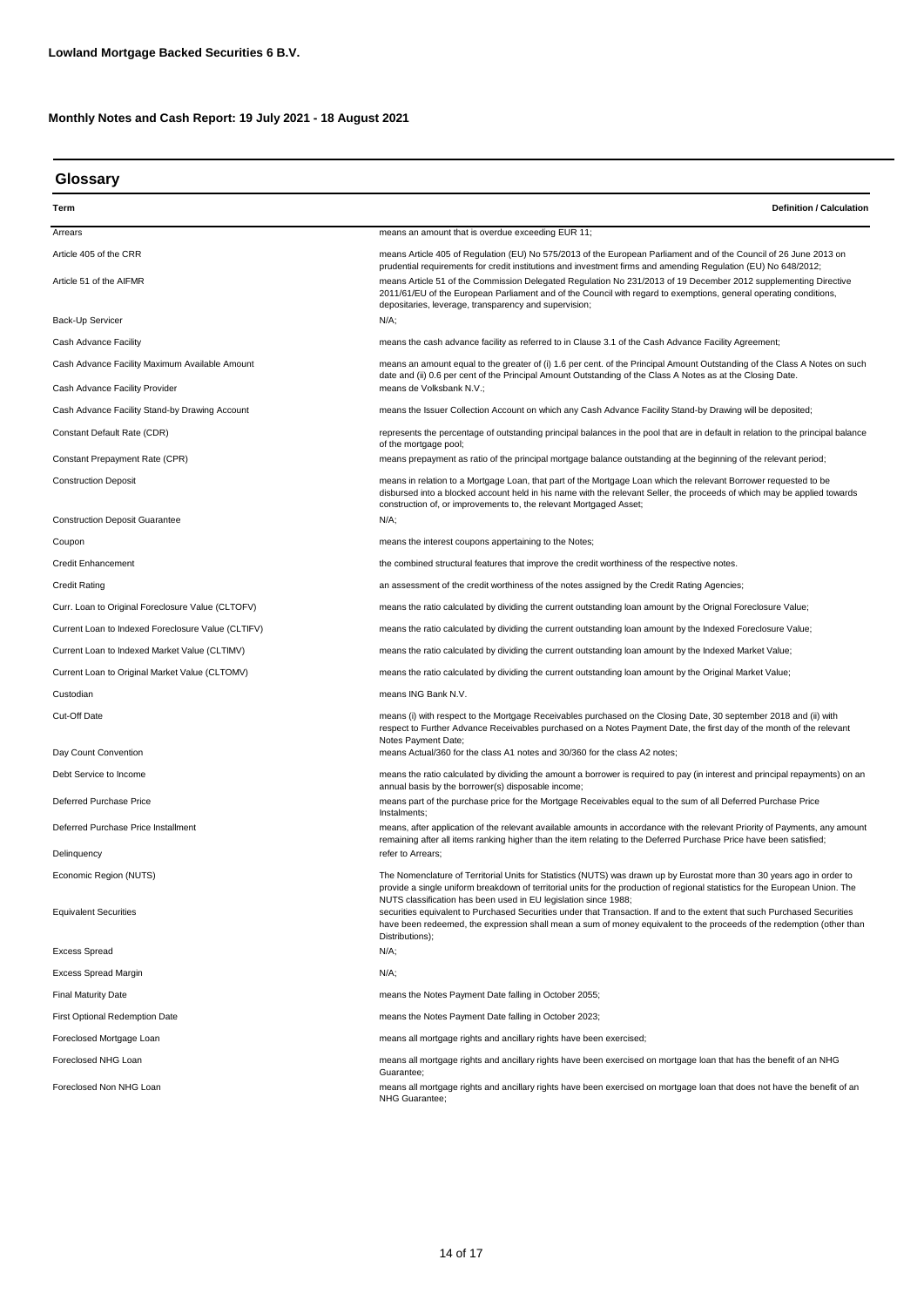| Foreclosure                                       | means forced (partial) repayment of the mortgage loan;                                                                                                                                                                                                                                                                                                                                                                                                                                                      |  |  |  |  |
|---------------------------------------------------|-------------------------------------------------------------------------------------------------------------------------------------------------------------------------------------------------------------------------------------------------------------------------------------------------------------------------------------------------------------------------------------------------------------------------------------------------------------------------------------------------------------|--|--|--|--|
| Foreclosure Value                                 | means the estimated value of the mortgaged property if the mortgaged property would be sold in a public auction;                                                                                                                                                                                                                                                                                                                                                                                            |  |  |  |  |
| Further Advances / Modified Loans                 | "Further Advance" means a loan or a further advance to be made to a Borrower under a Mortgage Loan, which is secured<br>by the same Mortgage;                                                                                                                                                                                                                                                                                                                                                               |  |  |  |  |
| Indexed Foreclosure Value                         | means the estimated value of the mortgaged property if the mortgaged property would be sold in a public auction multiplied<br>with the indexation rate per the valuation date;                                                                                                                                                                                                                                                                                                                              |  |  |  |  |
| <b>Indexed Market Value</b>                       | means the value of the collateral multiplied with the indexation rate per the valuation date, multiplied with the market value<br>factor:                                                                                                                                                                                                                                                                                                                                                                   |  |  |  |  |
| Interest Rate Fixed Period                        | relates to the period for which mortgage loan interest has been fixed;                                                                                                                                                                                                                                                                                                                                                                                                                                      |  |  |  |  |
| <b>Issuer Account Bank</b>                        | means Rabobank.                                                                                                                                                                                                                                                                                                                                                                                                                                                                                             |  |  |  |  |
| <b>Issuer Transaction Account</b>                 | means the Issuer Collection Account.                                                                                                                                                                                                                                                                                                                                                                                                                                                                        |  |  |  |  |
| Loan to Income (LTI)                              | means the ratio calculated by dividing the original loan amount by the income of the borrower at the moment of origination<br>of the Mortgage Loan;                                                                                                                                                                                                                                                                                                                                                         |  |  |  |  |
| Loanpart Payment Frequency                        | monthly;                                                                                                                                                                                                                                                                                                                                                                                                                                                                                                    |  |  |  |  |
| Loanpart(s)                                       | means one or more of the loan parts (leningdelen) of which a Mortgage Loan consists;                                                                                                                                                                                                                                                                                                                                                                                                                        |  |  |  |  |
| Loss                                              | refer to Realised Loss;                                                                                                                                                                                                                                                                                                                                                                                                                                                                                     |  |  |  |  |
| <b>Loss Severity</b>                              | means loss as a percentage of the principal outstanding at foreclosure;                                                                                                                                                                                                                                                                                                                                                                                                                                     |  |  |  |  |
| Market Value                                      | means estimated value of the mortgaged property if the mortgaged property would be privately sold voluntarily;                                                                                                                                                                                                                                                                                                                                                                                              |  |  |  |  |
| Mortgage Loan                                     | means the mortgage loans granted by the relevant Seller to the relevant borrowers which may consist of one or more Loan<br>Parts as set forth in the List of Mortgage Loans and, after any purchase and assignment of any New Mortgage Receivables<br>or Further Advance Receivables has taken place in accordance with the Mortgage Receivables Purchase Agreement, the<br>relevant New Mortgage Loans and/or Further Advances, to the extent not retransferred or otherwise disposed of by the<br>Issuer; |  |  |  |  |
| Mortgage Loan Portfolio                           | means the portfolio of Mortgage Loans;                                                                                                                                                                                                                                                                                                                                                                                                                                                                      |  |  |  |  |
| Mortgage Receivable(s)                            | means any and all rights of the relevant Seller (and after assignment of such rights to the Issuer, of the Issuer) against the<br>Borrower under or in connection with a Mortgage Loan, including any and all claims of the relevant Seller (or the Issuer after<br>assignment) on the Borrower as a result of the Mortgage Loan being terminated, dissolved or declared null and void;                                                                                                                     |  |  |  |  |
| <b>NHG Guarantee</b>                              | means a guarantee (borgtocht) under the NHG Conditions granted by Stichting WEW;                                                                                                                                                                                                                                                                                                                                                                                                                            |  |  |  |  |
| NHG Loan                                          | means a Mortgage Loan that has the benefit of an NHG Guarantee;                                                                                                                                                                                                                                                                                                                                                                                                                                             |  |  |  |  |
| Non NHG Loan                                      | means a Mortgage Loan that does not have the benefit of an NHG Guarantee;                                                                                                                                                                                                                                                                                                                                                                                                                                   |  |  |  |  |
| Notification Events                               | means any of the Assignment Notification Events and the Pledge Notification Events;                                                                                                                                                                                                                                                                                                                                                                                                                         |  |  |  |  |
| Notification Trigger                              | A notification trigger is an event that when it occurs or a threshold that when it is breached, is considered to be an<br>Assignment Notification Event;                                                                                                                                                                                                                                                                                                                                                    |  |  |  |  |
| Occupancy                                         | means the way the mortgaged property is used (eg. owner occupied);                                                                                                                                                                                                                                                                                                                                                                                                                                          |  |  |  |  |
| Orig. Loan to Original Foreclosure Value (OLTOFV) | means the ratio calculated by dividing the original principal amount of a Mortgage Receivable at the moment of origination<br>by the Original Foreclosure Value;                                                                                                                                                                                                                                                                                                                                            |  |  |  |  |
| Orig. Loan to Original Market Value (OLTOMV)      | means the ratio calculated by dividing the original loan amount by the Original Market Value;                                                                                                                                                                                                                                                                                                                                                                                                               |  |  |  |  |
| Original Foreclosure Value                        | means the Foreclosure Value as assessed by the relevant Originator at the time of granting the Mortgage Loan;                                                                                                                                                                                                                                                                                                                                                                                               |  |  |  |  |
| <b>Original Market Value</b>                      | means the value of the mortgaged property if the mortgaged property would be privately sold voluntarily, estimated during<br>the assessment of the application;                                                                                                                                                                                                                                                                                                                                             |  |  |  |  |
| Originator                                        | means each of de Volkbank N.V.                                                                                                                                                                                                                                                                                                                                                                                                                                                                              |  |  |  |  |
| Outstanding Principal Amount                      | means, at any moment in time, (i) the outstanding principal amount of a Mortgage Receivable at such time and (ii), after a<br>Realised Loss of type (a) and (b) of the definition in respect of such Mortgage Receivable has been debited to the Principal<br>Deficiency Ledger, zero;                                                                                                                                                                                                                      |  |  |  |  |
| Payment Ratio                                     | The actual principal and interest payments received as ratio of the scheduled principal and interest payments during the<br>relevant period;                                                                                                                                                                                                                                                                                                                                                                |  |  |  |  |
|                                                   |                                                                                                                                                                                                                                                                                                                                                                                                                                                                                                             |  |  |  |  |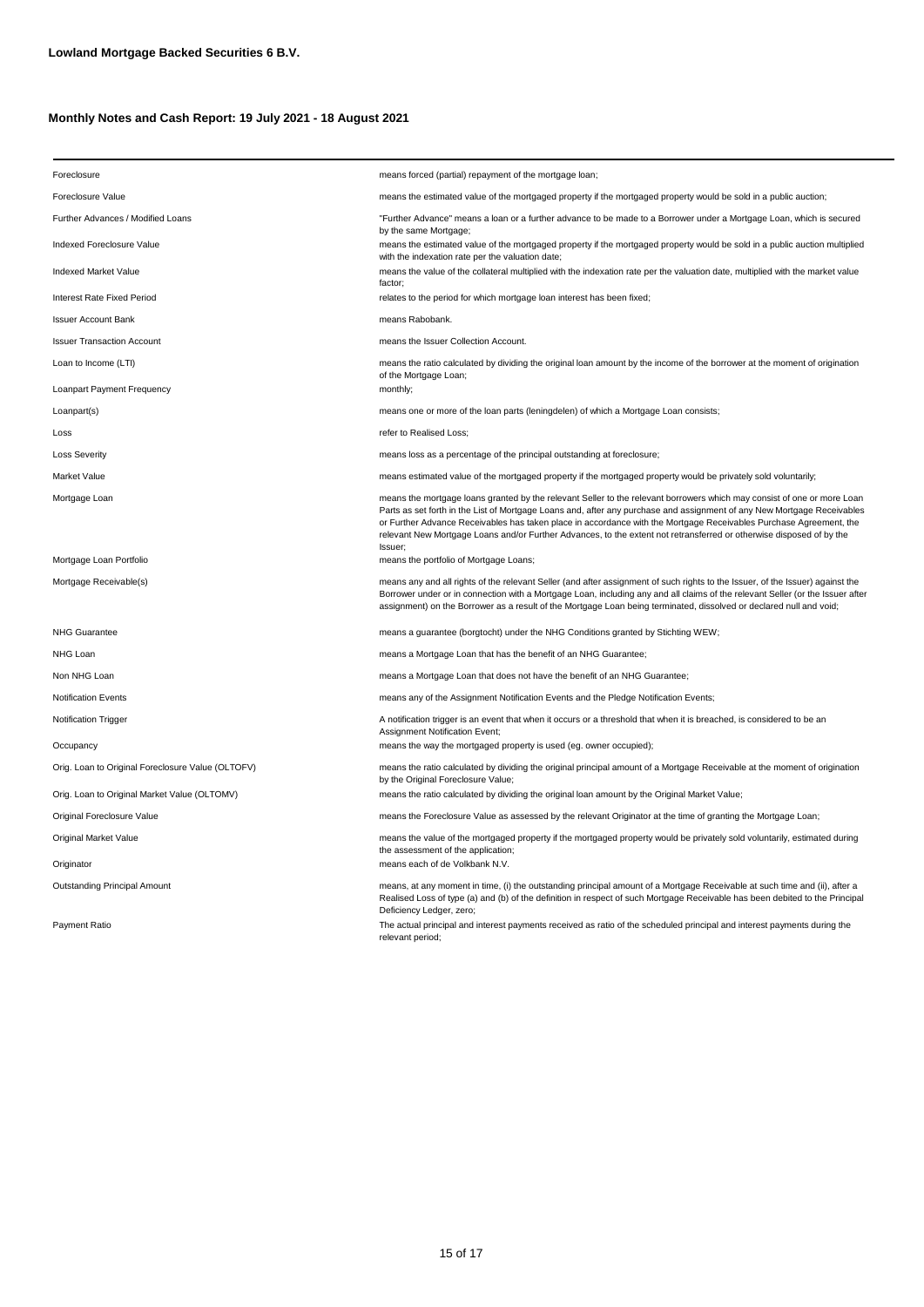| Penalties                         | means amounts to be paid by the borrower with regard to amounts in arrears and or (partial) prepayment of the mortgage<br>loan according to the relevant mortgage contract and applicable general conditions;                                                                                                                                                                                                                                                                                                                                                                                                                                                                                                                                                                                                                                                                                                                                                                                                                                                                                                                                                                                                                                                                                                                                                                                                                                                                                                                                                                                                                                                                                                                                                                                                                                                                                                                                                                                                                                                                                                                                                                                                                                                                                                                                                                                                                                                |  |  |  |  |
|-----------------------------------|--------------------------------------------------------------------------------------------------------------------------------------------------------------------------------------------------------------------------------------------------------------------------------------------------------------------------------------------------------------------------------------------------------------------------------------------------------------------------------------------------------------------------------------------------------------------------------------------------------------------------------------------------------------------------------------------------------------------------------------------------------------------------------------------------------------------------------------------------------------------------------------------------------------------------------------------------------------------------------------------------------------------------------------------------------------------------------------------------------------------------------------------------------------------------------------------------------------------------------------------------------------------------------------------------------------------------------------------------------------------------------------------------------------------------------------------------------------------------------------------------------------------------------------------------------------------------------------------------------------------------------------------------------------------------------------------------------------------------------------------------------------------------------------------------------------------------------------------------------------------------------------------------------------------------------------------------------------------------------------------------------------------------------------------------------------------------------------------------------------------------------------------------------------------------------------------------------------------------------------------------------------------------------------------------------------------------------------------------------------------------------------------------------------------------------------------------------------|--|--|--|--|
| Performing Loans                  | means Mortgage Loans that are not in Arrears or Delinguent;                                                                                                                                                                                                                                                                                                                                                                                                                                                                                                                                                                                                                                                                                                                                                                                                                                                                                                                                                                                                                                                                                                                                                                                                                                                                                                                                                                                                                                                                                                                                                                                                                                                                                                                                                                                                                                                                                                                                                                                                                                                                                                                                                                                                                                                                                                                                                                                                  |  |  |  |  |
| Post-Foreclosure Proceeds         | means all amounts with regard to the relevant mortgage loan received after foreclosure of that mortgage loan;                                                                                                                                                                                                                                                                                                                                                                                                                                                                                                                                                                                                                                                                                                                                                                                                                                                                                                                                                                                                                                                                                                                                                                                                                                                                                                                                                                                                                                                                                                                                                                                                                                                                                                                                                                                                                                                                                                                                                                                                                                                                                                                                                                                                                                                                                                                                                |  |  |  |  |
| Prepayments                       | means non scheduled principal paid by the borrower prior to the expected maturity date;                                                                                                                                                                                                                                                                                                                                                                                                                                                                                                                                                                                                                                                                                                                                                                                                                                                                                                                                                                                                                                                                                                                                                                                                                                                                                                                                                                                                                                                                                                                                                                                                                                                                                                                                                                                                                                                                                                                                                                                                                                                                                                                                                                                                                                                                                                                                                                      |  |  |  |  |
| Principal Deficiency Ledger       | means the principal deficiency ledger relating to the relevant Classes of Notes and comprising sub-ledgers for each such<br>Class of Notes;                                                                                                                                                                                                                                                                                                                                                                                                                                                                                                                                                                                                                                                                                                                                                                                                                                                                                                                                                                                                                                                                                                                                                                                                                                                                                                                                                                                                                                                                                                                                                                                                                                                                                                                                                                                                                                                                                                                                                                                                                                                                                                                                                                                                                                                                                                                  |  |  |  |  |
| Principal Payment Date            | means the current monthly payment date on which principal is paid out on the relevant notes;                                                                                                                                                                                                                                                                                                                                                                                                                                                                                                                                                                                                                                                                                                                                                                                                                                                                                                                                                                                                                                                                                                                                                                                                                                                                                                                                                                                                                                                                                                                                                                                                                                                                                                                                                                                                                                                                                                                                                                                                                                                                                                                                                                                                                                                                                                                                                                 |  |  |  |  |
| Principal Payment Rate (PPR)      | means scheduled repayment as ratio of scheduled repayments to the principal mortgage balance outstanding at the<br>beginning of the relevant period;                                                                                                                                                                                                                                                                                                                                                                                                                                                                                                                                                                                                                                                                                                                                                                                                                                                                                                                                                                                                                                                                                                                                                                                                                                                                                                                                                                                                                                                                                                                                                                                                                                                                                                                                                                                                                                                                                                                                                                                                                                                                                                                                                                                                                                                                                                         |  |  |  |  |
| Prospectus                        | means the prospectus dated 18 October 2018 relating to the issue of the Notes;                                                                                                                                                                                                                                                                                                                                                                                                                                                                                                                                                                                                                                                                                                                                                                                                                                                                                                                                                                                                                                                                                                                                                                                                                                                                                                                                                                                                                                                                                                                                                                                                                                                                                                                                                                                                                                                                                                                                                                                                                                                                                                                                                                                                                                                                                                                                                                               |  |  |  |  |
| Realised Losses                   | means, on any relevant Notes Calculation Date, the sum of<br>(a) with respect to the Mortgage Receivables in respect of which the relevant Seller, the relevant Servicer on behalf of the<br>Issuer, the Issuer or the Security Trustee has completed the foreclosure, such that there is no more collateral securing the<br>Mortgage Receivable, in the immediately preceding Notes Calculation Period, the amount by which (i) the aggregate<br>Outstanding Principal Amount of all Mortgage Receivables less, with respect to the Savings Mortgage Receivables and<br>Bank Savings Mortgage Receivables, the Participations, exceeds (ii) the amount of the Net Foreclosure Proceeds applied<br>to reduce the Outstanding Principal Amount of the Mortgage Receivables less, with respect to Savings Mortgage<br>Receivables and Bank Savings Mortgage Receivables, the Participations; and<br>(b) with respect to the Mortgage Receivables sold by the Issuer in the immediately preceding Notes Calculation Period, the<br>amount by which (i) the aggregate Outstanding Principal Amount of such Mortgage Receivables, less, with respect to<br>Savings Mortgage Receivables and Bank Savings Mortgage Receivables, the Participations, exceeds (ii) the purchase<br>price of the Mortgage Receivables sold to the extent relating to principal, less, with respect to the Savings Mortgage<br>Receivables and Bank Savings Mortgage Receivables, the Participations; and<br>(c) with respect to the Mortgage Receivables in respect of which the Borrower has (x) successfully asserted set-off or<br>defence to payments or (y) repaid or prepaid any amount in the immediately preceding Notes Calculation Period, the<br>amount by which (i) the aggregate Outstanding Principal Amount of such Mortgage Receivables less, with respect to<br>Savings Mortgage Receivables and Bank Savings Mortgage Receivables, the Participations, prior to such set-off or<br>defence or repayment or prepayment exceeds (ii) the aggregate Outstanding Principal Amount of such Mortgage<br>Receivables, less, with respect to Savings Mortgage Receivables and Bank Savings Mortgage Receivables, the<br>Participations after such set-off or defence or repayment or prepayment having been made, unless, and to the extent, such<br>amount is received from the relevant Seller or otherwise in accordance with any item of the Available Principal Funds; |  |  |  |  |
| Recoveries                        | refer to Post-Foreclosure-Proceeds;                                                                                                                                                                                                                                                                                                                                                                                                                                                                                                                                                                                                                                                                                                                                                                                                                                                                                                                                                                                                                                                                                                                                                                                                                                                                                                                                                                                                                                                                                                                                                                                                                                                                                                                                                                                                                                                                                                                                                                                                                                                                                                                                                                                                                                                                                                                                                                                                                          |  |  |  |  |
| Redemption Priority of Payments   | means the priority of payments set out as such Clause 5.4 of the Trust Deed;                                                                                                                                                                                                                                                                                                                                                                                                                                                                                                                                                                                                                                                                                                                                                                                                                                                                                                                                                                                                                                                                                                                                                                                                                                                                                                                                                                                                                                                                                                                                                                                                                                                                                                                                                                                                                                                                                                                                                                                                                                                                                                                                                                                                                                                                                                                                                                                 |  |  |  |  |
| Remaining Tenor                   | the length of time until the final maturity date of the mortgage loan expressed in years;                                                                                                                                                                                                                                                                                                                                                                                                                                                                                                                                                                                                                                                                                                                                                                                                                                                                                                                                                                                                                                                                                                                                                                                                                                                                                                                                                                                                                                                                                                                                                                                                                                                                                                                                                                                                                                                                                                                                                                                                                                                                                                                                                                                                                                                                                                                                                                    |  |  |  |  |
| Replacements                      | N/A;                                                                                                                                                                                                                                                                                                                                                                                                                                                                                                                                                                                                                                                                                                                                                                                                                                                                                                                                                                                                                                                                                                                                                                                                                                                                                                                                                                                                                                                                                                                                                                                                                                                                                                                                                                                                                                                                                                                                                                                                                                                                                                                                                                                                                                                                                                                                                                                                                                                         |  |  |  |  |
| Replenishments                    | means any Portfolio Mortgage Loan which is sold and assigned by the Seller to the Issuer pursuant to clause 6 and 11 of<br>the Mortgage Receivables Purchase Agreement;                                                                                                                                                                                                                                                                                                                                                                                                                                                                                                                                                                                                                                                                                                                                                                                                                                                                                                                                                                                                                                                                                                                                                                                                                                                                                                                                                                                                                                                                                                                                                                                                                                                                                                                                                                                                                                                                                                                                                                                                                                                                                                                                                                                                                                                                                      |  |  |  |  |
| Repossesions                      | refer to foreclosure;                                                                                                                                                                                                                                                                                                                                                                                                                                                                                                                                                                                                                                                                                                                                                                                                                                                                                                                                                                                                                                                                                                                                                                                                                                                                                                                                                                                                                                                                                                                                                                                                                                                                                                                                                                                                                                                                                                                                                                                                                                                                                                                                                                                                                                                                                                                                                                                                                                        |  |  |  |  |
| Reserve Account                   | N/A;                                                                                                                                                                                                                                                                                                                                                                                                                                                                                                                                                                                                                                                                                                                                                                                                                                                                                                                                                                                                                                                                                                                                                                                                                                                                                                                                                                                                                                                                                                                                                                                                                                                                                                                                                                                                                                                                                                                                                                                                                                                                                                                                                                                                                                                                                                                                                                                                                                                         |  |  |  |  |
| Reserve Account Target Level      | N/A;                                                                                                                                                                                                                                                                                                                                                                                                                                                                                                                                                                                                                                                                                                                                                                                                                                                                                                                                                                                                                                                                                                                                                                                                                                                                                                                                                                                                                                                                                                                                                                                                                                                                                                                                                                                                                                                                                                                                                                                                                                                                                                                                                                                                                                                                                                                                                                                                                                                         |  |  |  |  |
| Revenue Priority of Payments      | means the priority of payments set out as such in section 5.2 (Priorities of Payments) of this Prospectus;                                                                                                                                                                                                                                                                                                                                                                                                                                                                                                                                                                                                                                                                                                                                                                                                                                                                                                                                                                                                                                                                                                                                                                                                                                                                                                                                                                                                                                                                                                                                                                                                                                                                                                                                                                                                                                                                                                                                                                                                                                                                                                                                                                                                                                                                                                                                                   |  |  |  |  |
| Saving Deposits                   | means savings in a bank account, pledged to the mortgage lender, which are meant to repay the loan at maturity;                                                                                                                                                                                                                                                                                                                                                                                                                                                                                                                                                                                                                                                                                                                                                                                                                                                                                                                                                                                                                                                                                                                                                                                                                                                                                                                                                                                                                                                                                                                                                                                                                                                                                                                                                                                                                                                                                                                                                                                                                                                                                                                                                                                                                                                                                                                                              |  |  |  |  |
| Seasoning                         | means the difference between the loan start date and the current reporting period;                                                                                                                                                                                                                                                                                                                                                                                                                                                                                                                                                                                                                                                                                                                                                                                                                                                                                                                                                                                                                                                                                                                                                                                                                                                                                                                                                                                                                                                                                                                                                                                                                                                                                                                                                                                                                                                                                                                                                                                                                                                                                                                                                                                                                                                                                                                                                                           |  |  |  |  |
| Seller                            | means each of de Volksbank N.V.                                                                                                                                                                                                                                                                                                                                                                                                                                                                                                                                                                                                                                                                                                                                                                                                                                                                                                                                                                                                                                                                                                                                                                                                                                                                                                                                                                                                                                                                                                                                                                                                                                                                                                                                                                                                                                                                                                                                                                                                                                                                                                                                                                                                                                                                                                                                                                                                                              |  |  |  |  |
| Servicer                          | means each of de Volksbank N.V.                                                                                                                                                                                                                                                                                                                                                                                                                                                                                                                                                                                                                                                                                                                                                                                                                                                                                                                                                                                                                                                                                                                                                                                                                                                                                                                                                                                                                                                                                                                                                                                                                                                                                                                                                                                                                                                                                                                                                                                                                                                                                                                                                                                                                                                                                                                                                                                                                              |  |  |  |  |
| Signing Date                      | means 18 October 2018 or such later date as may be agreed between the Issuer, the Seller and the Manager;                                                                                                                                                                                                                                                                                                                                                                                                                                                                                                                                                                                                                                                                                                                                                                                                                                                                                                                                                                                                                                                                                                                                                                                                                                                                                                                                                                                                                                                                                                                                                                                                                                                                                                                                                                                                                                                                                                                                                                                                                                                                                                                                                                                                                                                                                                                                                    |  |  |  |  |
| <b>Special Servicer</b>           | N/A;                                                                                                                                                                                                                                                                                                                                                                                                                                                                                                                                                                                                                                                                                                                                                                                                                                                                                                                                                                                                                                                                                                                                                                                                                                                                                                                                                                                                                                                                                                                                                                                                                                                                                                                                                                                                                                                                                                                                                                                                                                                                                                                                                                                                                                                                                                                                                                                                                                                         |  |  |  |  |
| Subordinated Loan                 | N/A;                                                                                                                                                                                                                                                                                                                                                                                                                                                                                                                                                                                                                                                                                                                                                                                                                                                                                                                                                                                                                                                                                                                                                                                                                                                                                                                                                                                                                                                                                                                                                                                                                                                                                                                                                                                                                                                                                                                                                                                                                                                                                                                                                                                                                                                                                                                                                                                                                                                         |  |  |  |  |
| Swap Counterparty                 | N/A;                                                                                                                                                                                                                                                                                                                                                                                                                                                                                                                                                                                                                                                                                                                                                                                                                                                                                                                                                                                                                                                                                                                                                                                                                                                                                                                                                                                                                                                                                                                                                                                                                                                                                                                                                                                                                                                                                                                                                                                                                                                                                                                                                                                                                                                                                                                                                                                                                                                         |  |  |  |  |
| Swap Counterparty Default Payment | $N/A$ ;                                                                                                                                                                                                                                                                                                                                                                                                                                                                                                                                                                                                                                                                                                                                                                                                                                                                                                                                                                                                                                                                                                                                                                                                                                                                                                                                                                                                                                                                                                                                                                                                                                                                                                                                                                                                                                                                                                                                                                                                                                                                                                                                                                                                                                                                                                                                                                                                                                                      |  |  |  |  |
| Swap Notional Amount              | N/A;                                                                                                                                                                                                                                                                                                                                                                                                                                                                                                                                                                                                                                                                                                                                                                                                                                                                                                                                                                                                                                                                                                                                                                                                                                                                                                                                                                                                                                                                                                                                                                                                                                                                                                                                                                                                                                                                                                                                                                                                                                                                                                                                                                                                                                                                                                                                                                                                                                                         |  |  |  |  |
| <b>Trust Deed</b>                 | means the trust deed entered into by, amongst others, the Issuer and the Security Trustee dated the Closing Date;                                                                                                                                                                                                                                                                                                                                                                                                                                                                                                                                                                                                                                                                                                                                                                                                                                                                                                                                                                                                                                                                                                                                                                                                                                                                                                                                                                                                                                                                                                                                                                                                                                                                                                                                                                                                                                                                                                                                                                                                                                                                                                                                                                                                                                                                                                                                            |  |  |  |  |
| Weighted Average Life             | means the expected average total number of years needed for the issuer to repay all principal, whereby the time between                                                                                                                                                                                                                                                                                                                                                                                                                                                                                                                                                                                                                                                                                                                                                                                                                                                                                                                                                                                                                                                                                                                                                                                                                                                                                                                                                                                                                                                                                                                                                                                                                                                                                                                                                                                                                                                                                                                                                                                                                                                                                                                                                                                                                                                                                                                                      |  |  |  |  |
| Weighted Average Maturity         | origination and each repayment is weighted by the repayment amount;<br>means the expected average number of years between the reporting date and the maturity of each loan, whereby the time<br>between the reporting date and the maturity of each loan is weighted by the size of the loan;                                                                                                                                                                                                                                                                                                                                                                                                                                                                                                                                                                                                                                                                                                                                                                                                                                                                                                                                                                                                                                                                                                                                                                                                                                                                                                                                                                                                                                                                                                                                                                                                                                                                                                                                                                                                                                                                                                                                                                                                                                                                                                                                                                |  |  |  |  |
| WEW                               | Stichting Waarborgfonds Eigen Woning;                                                                                                                                                                                                                                                                                                                                                                                                                                                                                                                                                                                                                                                                                                                                                                                                                                                                                                                                                                                                                                                                                                                                                                                                                                                                                                                                                                                                                                                                                                                                                                                                                                                                                                                                                                                                                                                                                                                                                                                                                                                                                                                                                                                                                                                                                                                                                                                                                        |  |  |  |  |
| <b>WEW Claims</b>                 | means losses which are claimed with the WEW based on the NHG conditions;                                                                                                                                                                                                                                                                                                                                                                                                                                                                                                                                                                                                                                                                                                                                                                                                                                                                                                                                                                                                                                                                                                                                                                                                                                                                                                                                                                                                                                                                                                                                                                                                                                                                                                                                                                                                                                                                                                                                                                                                                                                                                                                                                                                                                                                                                                                                                                                     |  |  |  |  |